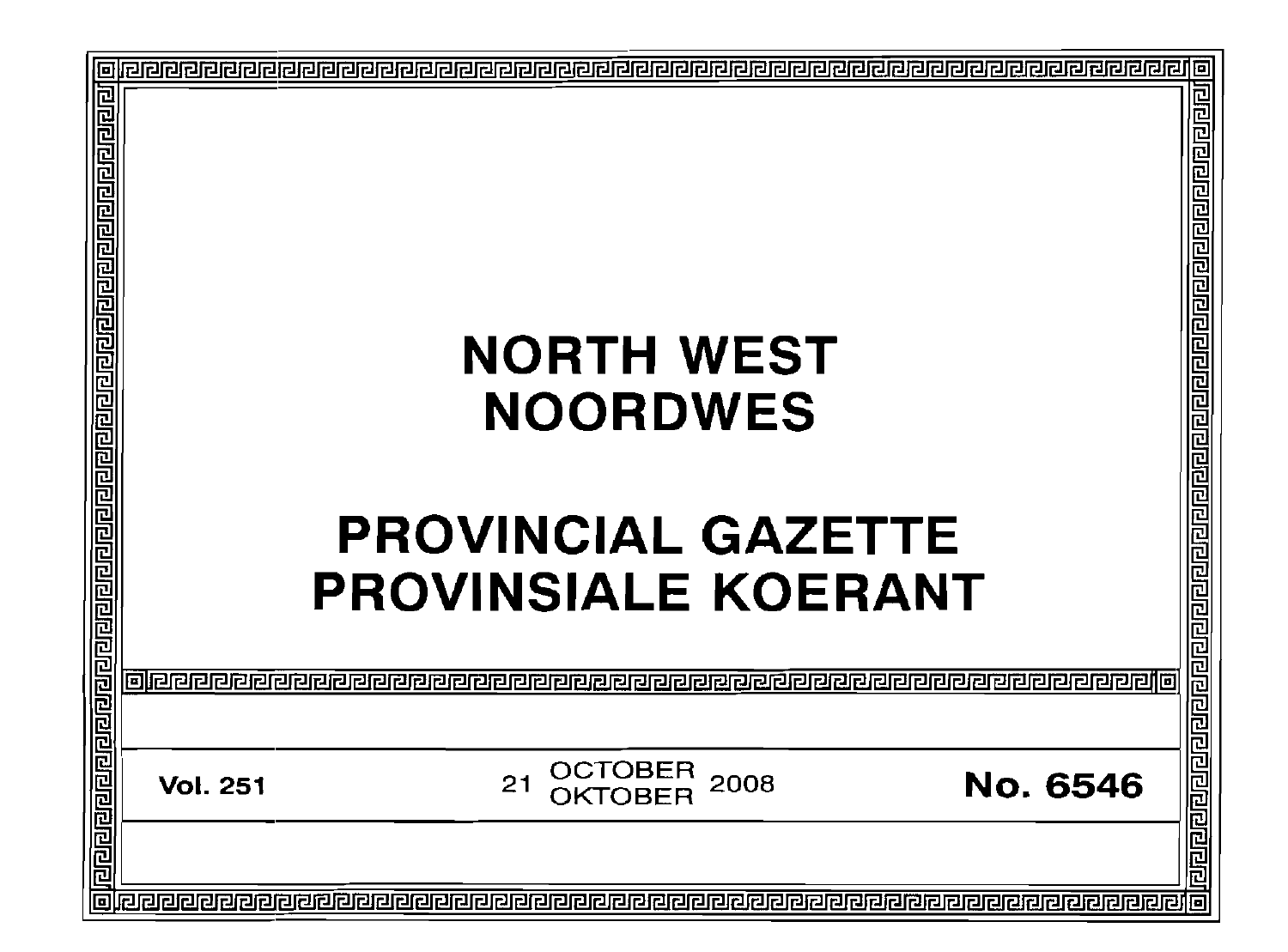**INHOUD**

### **CONTENTS**

#### No. Page Gazette No. No. No. Bladsy Koerant No. No. **GENERAL NOTICES** Town-planning and Townships Ordinance (15/1986): Ditsobotla Amendment Scheme 33 .. 582 do.: Ditsobotla Amendment Scheme 34.<br>583 do : Amendment Scheme 357 do.: Amendment Scheme 357................. 584 do.: Amendment Scheme 535.................<br>585 do.: Amendment Scheme 528.................. 585 do.: Amendment Scheme 528.................<br>590 Town-planning and Townships Ordi-Town-planning and Townships Ordinance (15/1986): Madibeng Peri-Urban Amendment Scheme 2113 . do.: Rustenburg Amendment Scheme . 592 do.: Brits Amendment Scheme 1/551 .....<br>593 do.: Ditsobotla Amendment Scheme 35... 593 do.: Ditsobotla Amendment Scheme 35...<br>594 do : Ditsobotla Amendment Scheme 36 do.: Ditsobotla Amendment Scheme 36. 595 do.: Brits Amendment Schjeme 1/549.....<br>596 do.: Brits Amendment Scheme 1/550..... 596 do.: Brits Amendment Scherne 1/550 .....<br>597 do.: Piet Retief Amendment Scheme 177 do.: Piet Retief Amendment Scheme 177 do.: Establishment of township: Brits Extension 150 . do.: do.: Bapong Township . **LOCAL AUTHORITY NOTICES** Removal of Restrictions Act (84/1967): Removal of conditions: Farm Paardekraal 279 J.Q . Town-planning and Townships Ordinance (15/1986): Merafong City Local Municipality: Establishment of township: Fochville Ext 8 ............ do.: Rustenburg Amendment Scheme . 445 do.: Mafikeng Amendment Scheme 1..... 446 do.: Mafikeng Amendment Scheme 2.....<br>447 do : Mafikeng Amendment Scheme 3 do.: Mafikeng Amendment Scheme 3..... 448 do.: Mafikeng Amendment Scheme 4..... do.: Rustenburg Amendment Scheme .. do.: City of Matlosana: Declaration as approved township: Flamwood Extension 30 . do.: do.: Klerksdorp Amendment Scheme 475 .. **ALGEMENE KENNISGEWINGS** Ordonnansie op Dorpsbeplanning en Dorpe (15/1986): Ditsobotla-wysigingskema 33.......................................... 8 do.: Ditsobotla-wysigingskema 34 .......... 9 do.: Wysigingskema 357......................... 9 do.: Wysigingskema 535......................... 10 do.: Wysigingskema 528......................... 11 Ordonnansie op Dorpsbeplanning en Dorpe (15/1986): Madibeng Buitestedelike Gebiede Wysigingskema 2113 ..... 11 do.: Rustenburg-wysigingskema 535 ...... 12<br>do.: Brits-wysigingskema 1/551 .............. 13 do.: Brits-wysigingskema 1/551 ............. do.: Ditsobotla-wysigingskema 35........... 13 do.: Ditsobotla-wysigingskema 36........... 14 do.: Brits-wysigingskema 1/549 15 do.: Brits-wysigingskema 1/550 15 do.: Piet Retief-wysigingskema 177......... 16 do.: Stigting van dorp: Brits-uitbreiding 150.......................................................... 17 do.: do.: Bapong Woongebied 18 **PLAASLIKE BESTUURSKENNISGEWINGS** Wet op Opheffing van Beperkings (84/1967): Opheffing van voorwaardes: Plaas Paardekraal 279 JQ...................... 19 Ordonnansie op Dorpsbeplanning en Dorpe (15/1986): Plaaslike Munisipaliteit van Merafong Stad: Stigting van dorp: Fochville-uitbreiding 8 26 do.: Rustenburg-wysigingskema 491 ..... 27 do.: Mafikeng-wysigingskema 1 ......... 28 do.: Mafikeng-wysigingskema 2.............. 28 do.: Mafikeng-wysigingskema 3.............. 29 do.: Mafikeng-wysigingskema 4.............. 29 do.: Rustenburg-wysigingskema 489...... 30 do.: City of Matlosana-Verklaring tot goedgekeurde dorp: Flamwood-uitbreiding 30 24 do.: do.: Klerksdorp-wysigingskema 475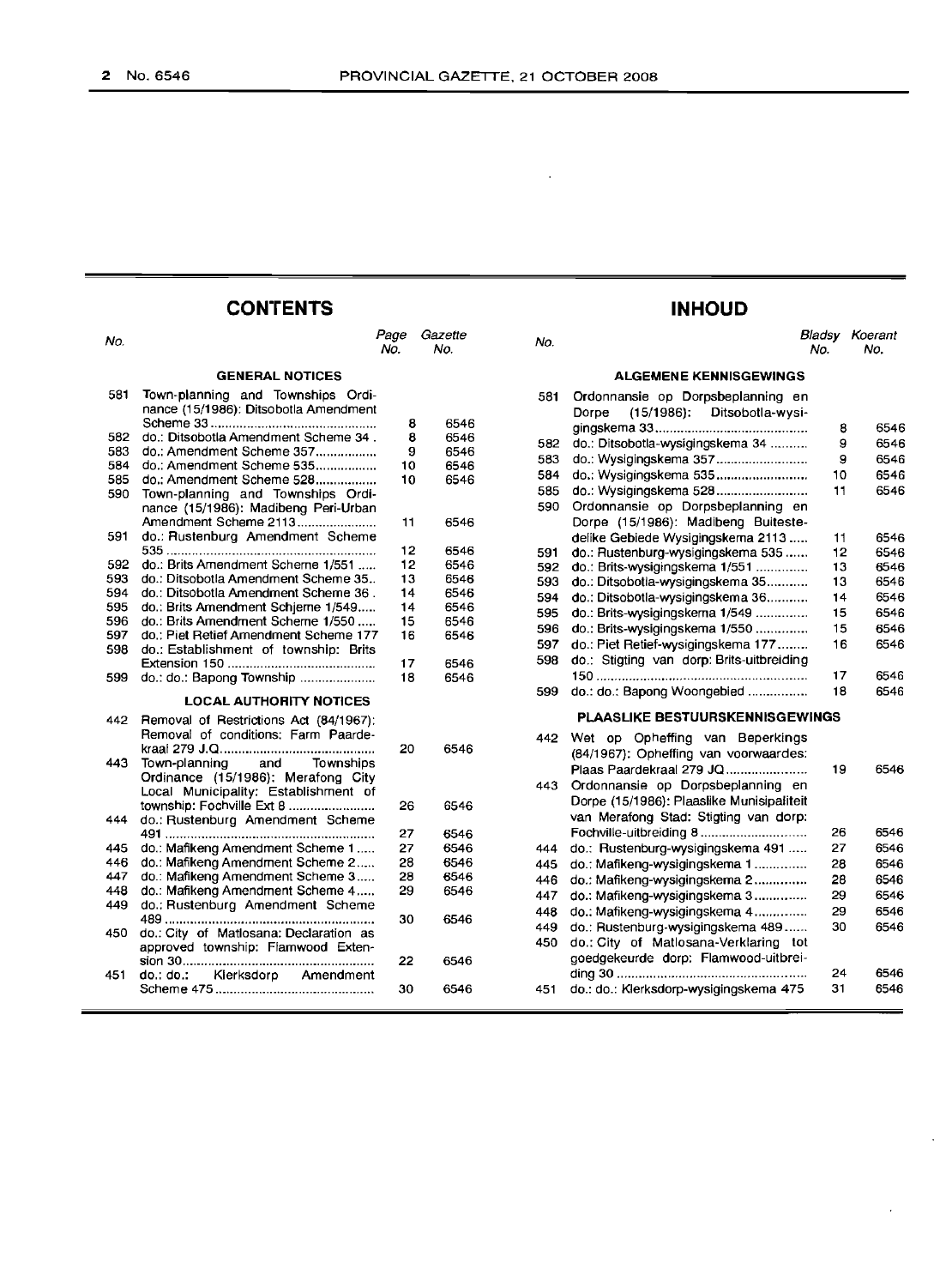**IMPORTANT NOTICE The North West Province Provincial Gazette Function will be transferred to the Government Printer in Pretoria as from 1 February 2006 NEW PABTICULARS ARE AS FOLLOWS: Postal address: Physical address:** Private Bag X85 Government Printing Works 149 Bosman Street Pretoria Pretoria 0001 **New contact persons:** Louise Fourie Tel.: (012) 334-4686 Mrs H. Wolmarans Tel.: (012) 334-4591 **Fax number:** (012) 323-8805 **E-mail addresses:** hester.wolmarans@gpw.gov.za louis.fourie@gpw.gov.za **Contact persons for subscribers:** Mrs S. M. Milanzi Tel.: (012) 334-4734 Mrs J. Wehmeyer Tel.: (012) 334-4753

Fax.: (012) 323-9574

This phase-in period is to commence from **1 February 2006** (suggest date of advert) and notice comes into operation as from **1 February 2006.**

Subscribers and all other stakeholders are advised to send their advertisements directly to the **Government Printing Works,** 7 days before publication date.

> In future, adverts have to be paid in advance before being published in the Gazette.

**AWIE VAN ZVL** Advertising Manager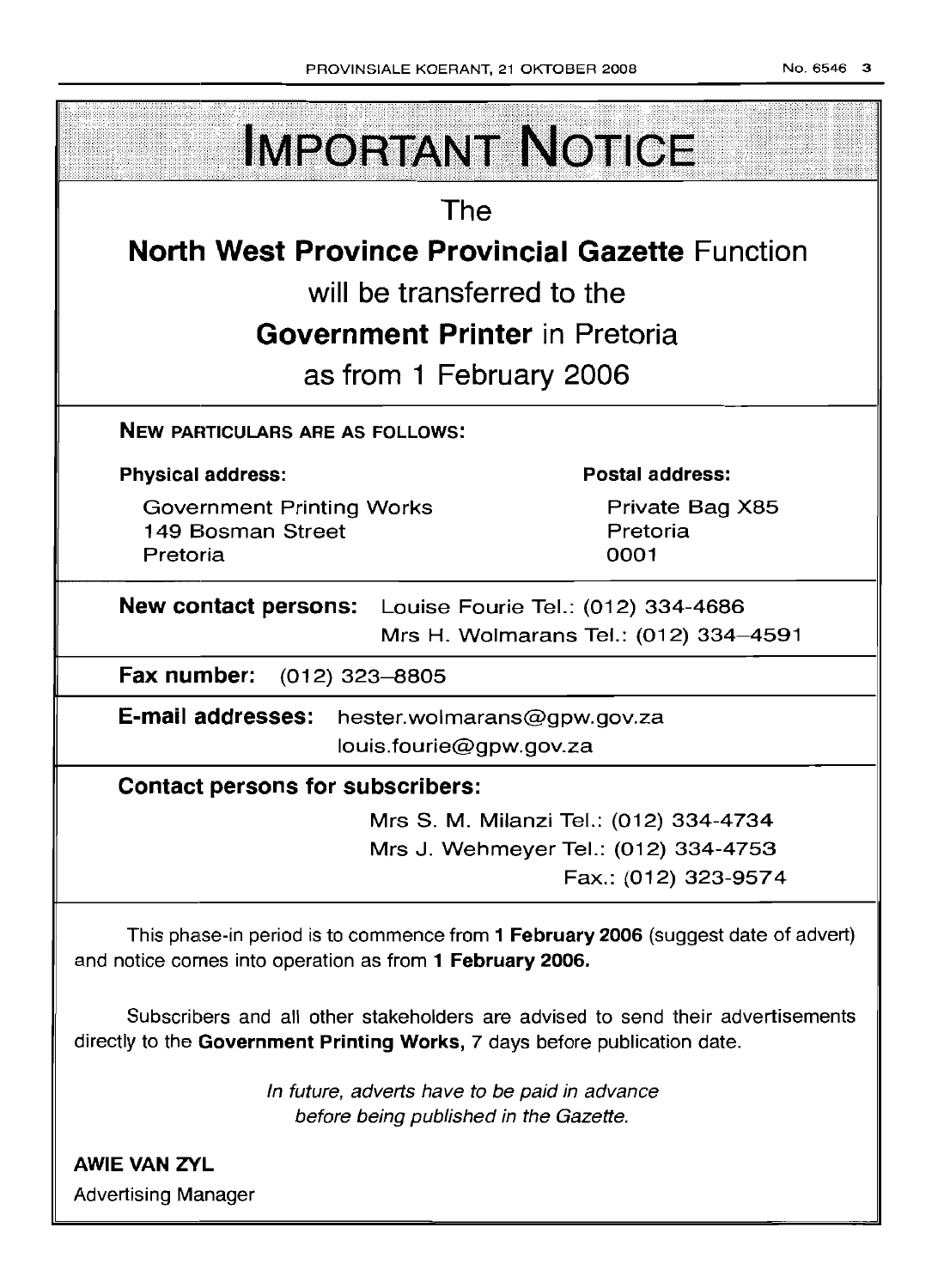IT IS THE CLIENTS RESPONSIBILITY TO ENSURE THAT THE CORRECT AMOUNT IS PAID AT THE CASHIER OR DEPOSITED INTO THE GOVERNMENT PRINTING WORKS BANK ACCOUNT AND ALSO THAT THE REQUISITION/COVERING LETTER TOGETHER WITH THE ADVERTISEMENTS AND THE PROOF OF DEPOSIT REACHES THE GOVERNMENT PRINTING WORKS IN TIME FOR INSERTION IN THE PROVINCIAL GAZETTE.

# **No ADVERTISEMENTS WILL BE PLACED WITHOUT PRIOR PROOF OF PRE-PAYMENT.**

|                                                                                                                                       | $\frac{1}{4}$ page R 187.37<br>Letter Type: Arial<br>Size: 10<br>Line Spacing: At:<br>Exactly<br>11pt        |
|---------------------------------------------------------------------------------------------------------------------------------------|--------------------------------------------------------------------------------------------------------------|
| <b>A PRICE</b><br><b>INCREASE OF</b><br><b>8,5% WILL BE</b><br><b>EFFECTIVE ON</b><br><b>ALL TARIFFS</b><br><b>FROM</b><br>1 MAY 2008 | $\frac{1}{4}$ page R 374.75<br>Letter Type: Arial<br><b>Size: 10</b><br>Line Spacing: At:<br>Exactly<br>11pt |
|                                                                                                                                       | $\frac{1}{4}$ page R 562.13<br>Size: 10<br>Letter Type: Arial<br>Line Spacing: At:<br>Exactly<br>11pt        |
|                                                                                                                                       | $\frac{1}{4}$ page R 749.50<br>Letter Type: Arial<br><b>Size: 10</b><br>Line Spacing: At:<br>Exactly<br>11pt |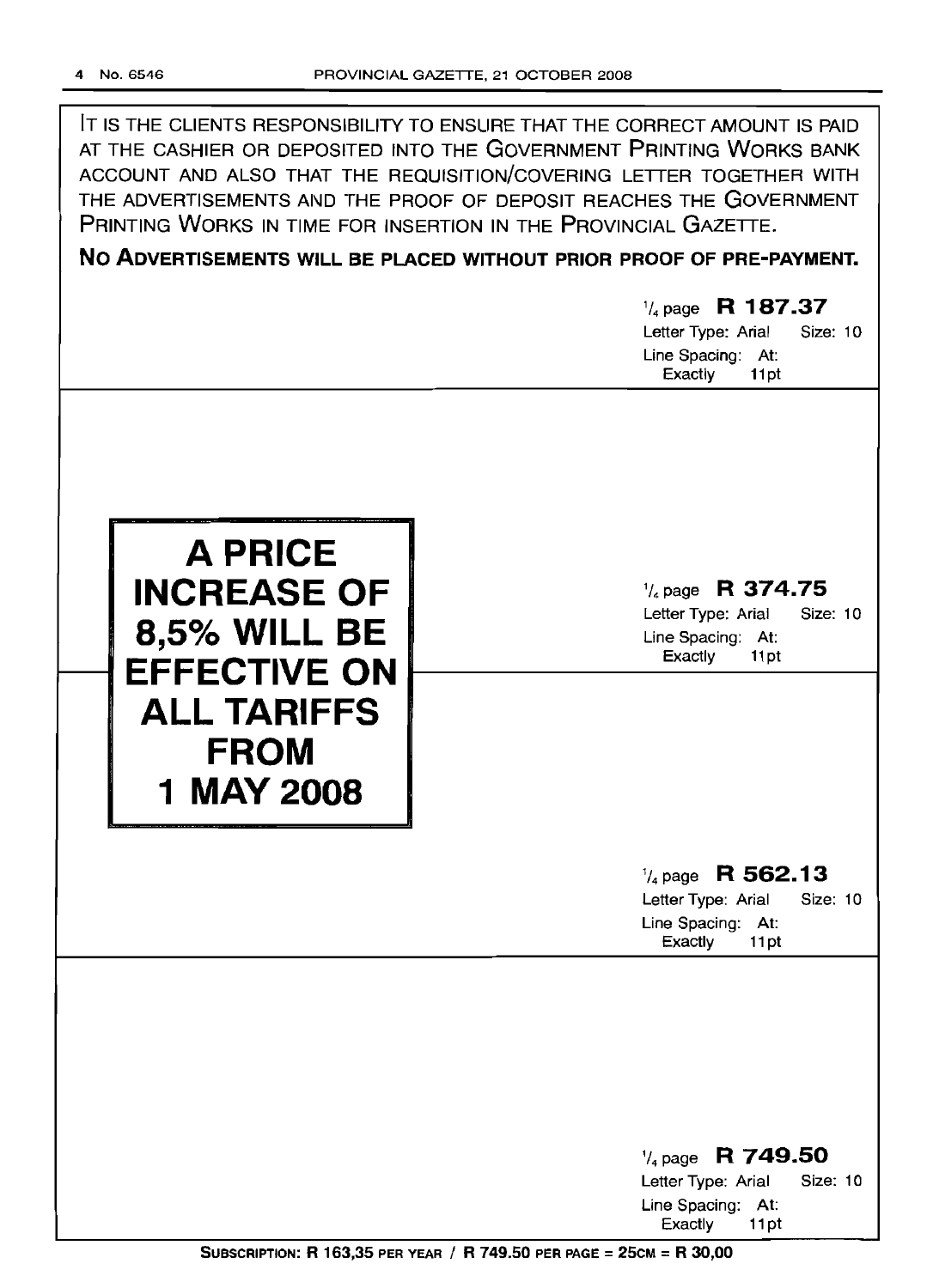

(2) erroneous classification of a notice, or the placement of such notice in any section or under any heading other than the section or heading stipulated by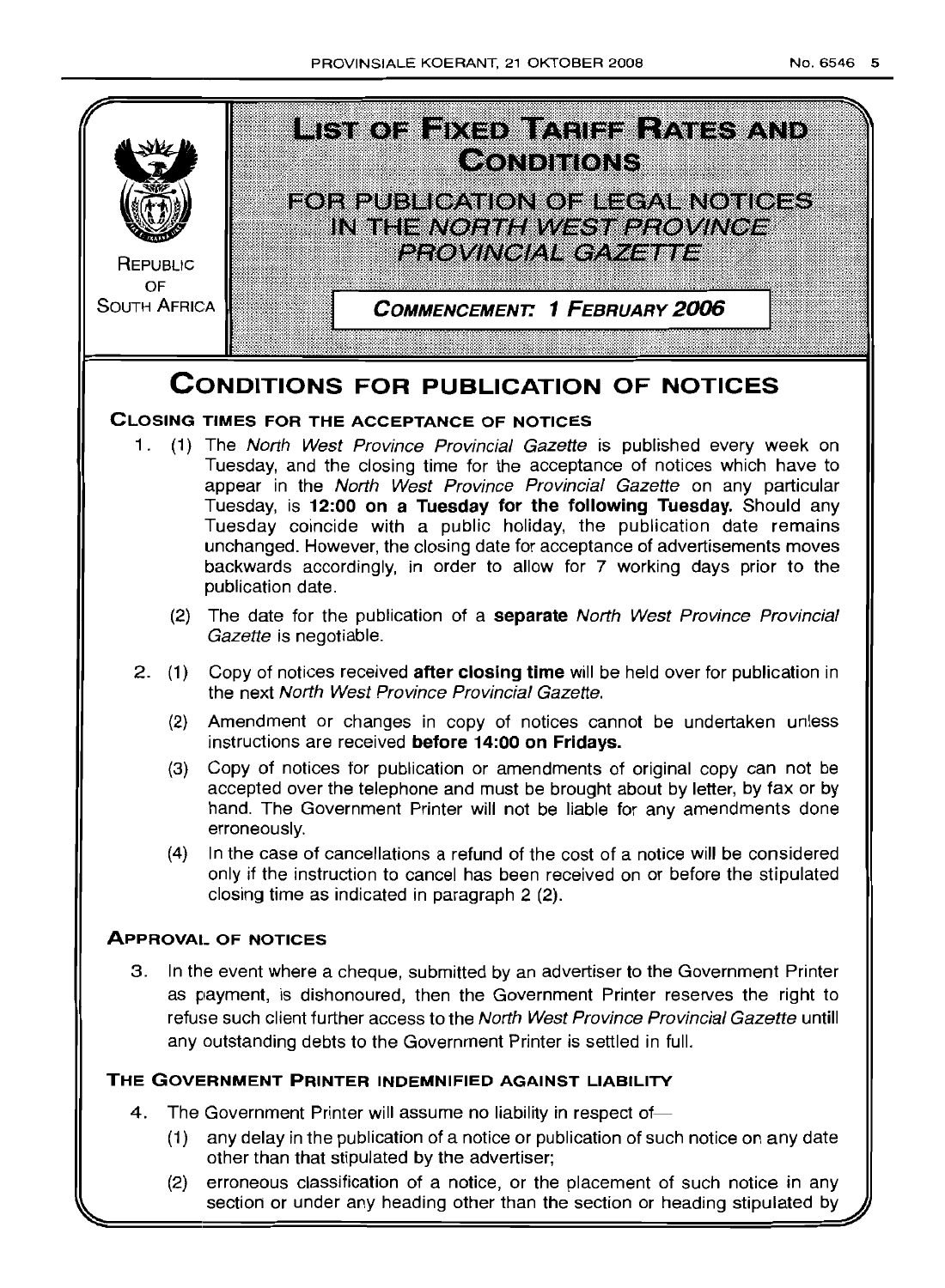- (3) any editing, revision, omission, typographical errors or errors resulting from faint or indistinct copy.
- (4) The Government Printing Works is not responsible for any amendments.

### LIABILITY OF ADVERTISER

5. Advertisers will be held liable for any compensation and costs arising from any action which may be instituted against the Government Printer in consequence of the publication of any notice.

### COpy

- 6. Copy of notices must be typed on one side of the paper only and may not constitute part of any covering letter or document.
- 7. At the top of any copy, and set well apart from the notice, the following must be stated:

Where applicable

- (1) The heading under which the notice is to appear.
- (2) The cost of publication applicable to the notice, in accordance with the "Word Count Table".

### PAYMENT OF COST

- 9. With effect from 1 April 2005 no notice will be accepted for publication unless the cost of the insertion(s) is prepaid in CASH or by CHEQUE or POSTAL ORDERS. It can be arranged that money can be paid into the banking account of the Government Printer, in which case the deposit slip accompanies the advertisement before publication thereof.
- 10. (1) The cost of a notice must be calculated by the advertiser in accordance with the word count table.
	- (2) Where there is any doubt about the cost of publication of a notice, and in the case of copy, an enquiry, accompanied by the relevant copy, should be addressed to the Advertising Section, Government Printing Works, Private Bag X85, Pretoria, 0001 [Fax: (012) 323-8805], before publication.
- 11. Overpayment resulting from miscalculation on the part of the advertiser of the cost of publication of a notice will not be refunded, unless the advertiser furnishes adequate reasons why such miscalculation occurred. In the event of underpayments, the difference will be recovered from the advertiser, and the notice(s) will not be published until such time as the full cost of such publication has been duly paid in cash or by cheque or postal orders, or into the banking account.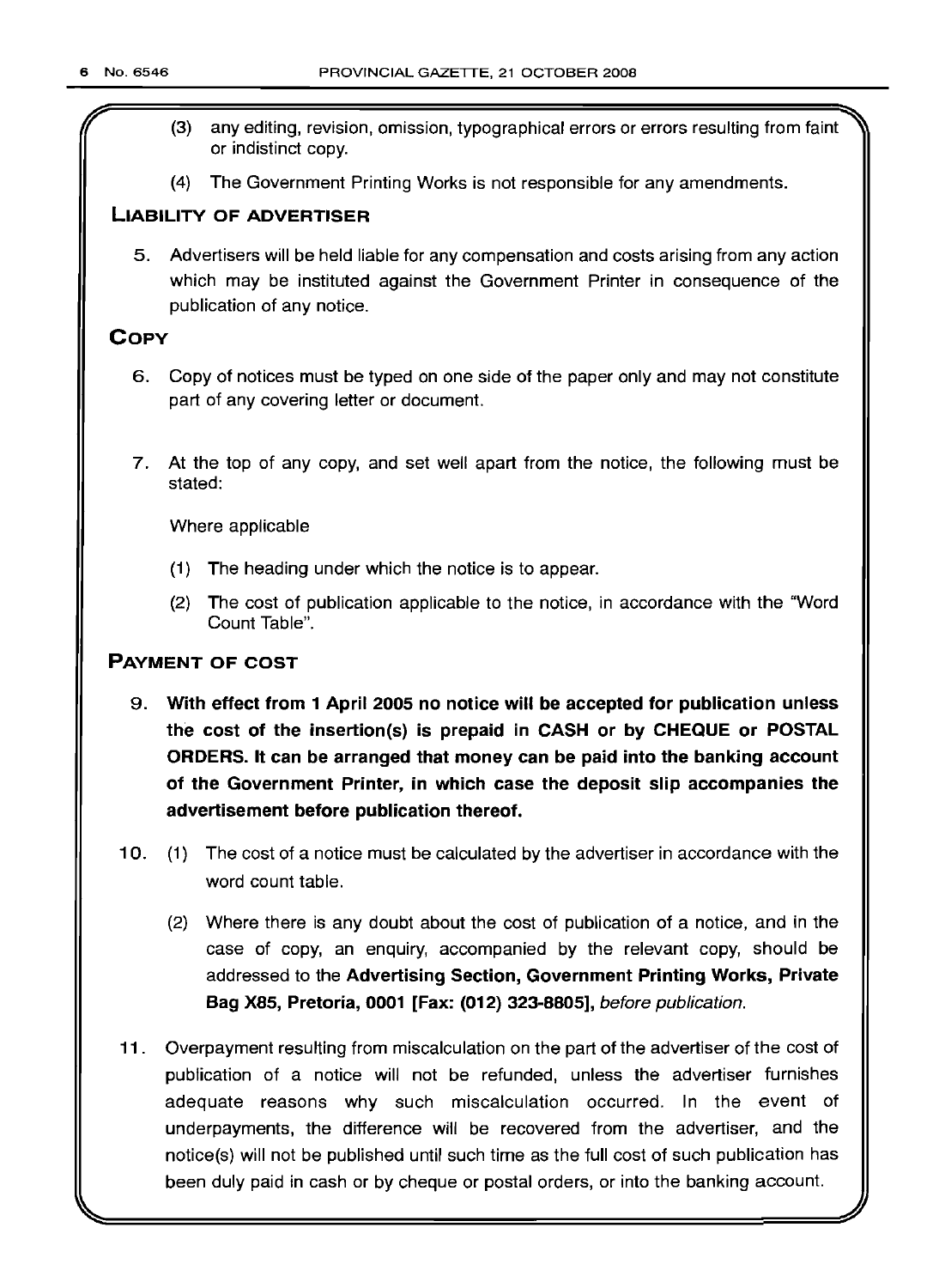- 12. In the event of a notice being cancelled, a refund will be made only if no cost regarding the placing of the notice has been incurred by the Government Printing Works.
- 13. The Government Printer reserves the right to levy an additional charge in cases where notices, the cost of which has been calculated in accordance with the Word Count Table, are subsequently found to be excessively lengthy or to contain overmuch or complicated tabulation.

### PROOF OF PUBLICATION

14. Copies of the North West Province Provincial Gazette which may be required as proof of publication, may be ordered from the Government Printer at the ruling price. The Government Printer will assume no liability for any failure to post such North West Province Provincial Gazette(s) or for any delay in despatching it/them.

# **GOVERNMENT PRINTERS BANK ACCOUNT PARTICULARS**

Bank:

ABSA

BOSMAN STREET

Account No.: 4057114016

Branch code: 632005

Reference No.: 00000050

Fax No.: (012) 323 8805 and (012) 323 0009

### Enquiries:

| Mrs. L. Fourie    | Tel.: (012) 334-4686 |
|-------------------|----------------------|
| Mrs. H. Wolmarans | Tel.: (012) 334-4591 |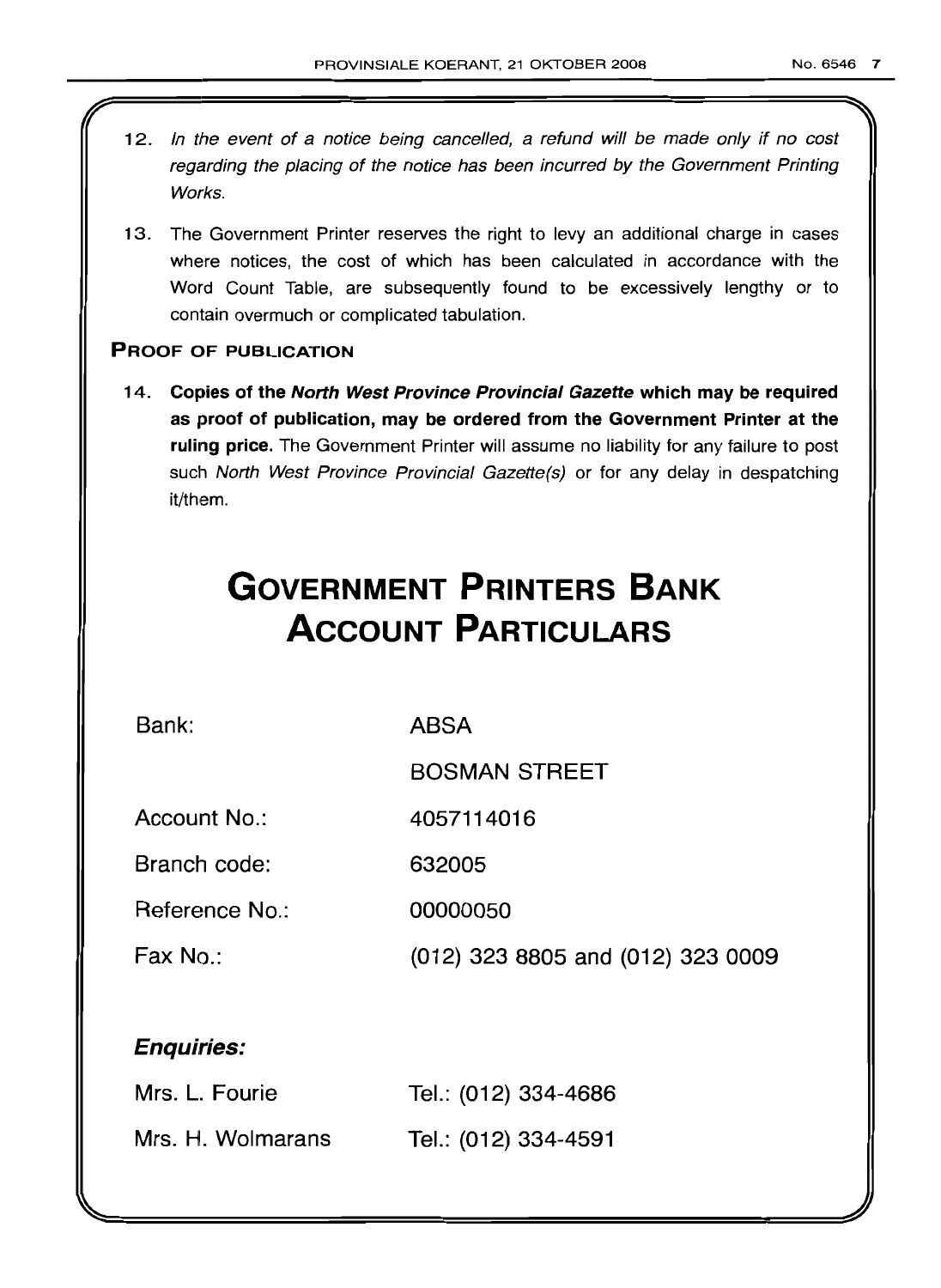### **GENERAL NOTICES • ALGEMENE KENNISGEWINGS**

### **NOTICE 581 OF 2008**

NOTICE OF APPLICATION FOR THE AMENDMENT OF THE TOWN-PLANNING SCHEME IN TERMS OF SECTION 56 (1) (b) (i) OF THE TOWN-PLANNING AND TOWNSHIPS ORDINANCE, 1986 (ORDINANCE No. 15 OF 1986)

### **DITSOBOTLAAMENDMENT SCHEME 33**

We, G.J. and E. Jansen van Rensburg, the owner of a Portion 2 of Erf 1779 and Portion 4 of Erf 1779, hereby give notice in terms of section 56 (1) (b) (i) of the Town-planning and Townships Ordinance, 1986, that we have applied to the Ditsobotla Local Municipality for the amendment of the town-planning scheme known as Ditsobotla Town-planning Scheme 2007, by the rezoning of the properties described above, situated at 46 Kort Street, Lichtenburg, from "Residential 1" to "Residential 2" for the development of dwelling units.

Particulars of the application will lie for inspection during normal office hours at the office of the Municipal Manager, Room 4, from 14 October 2008.

Objections to or representations in respect of the application must be lodged with or made in writing to the Municipal Manager at the above address or at PO Box 7, Lichtenburg, 2740, within a period of 28 days from 14 October 2008.

Address of Applicant: P.O. Box 2246, Lichtenburg, 2740. .**- .**

### **KENNISGEWING 581 VAN 2008**

KENNISGEWING VAN AANSOEK OM WYSIGING VAN DORPSBEPLANNINGSKEMA INGEVOLGE ARTIKEL 56 (1) (b) (i) VAN DIE ORDONNANSIE OP DORPSBEPLANNING EN DORPE, 1986 (ORDONNANSIE No. 15 van 1986)

### **DITSOBOTLA-WVSIGINGSKEMA 33**

Ons, G. J. en E. Jansen van Rensburg, die eienaars van Gedeelte 2 van Erf 1779 en Gedeelte 4 van Erf 1779, gee hiermee ingevolge artikel 56 (1) (b) (i) van die Ordonnansie op Dorpsbeplanning en Dorpe, 1986, kennis dat ons by die Ditsobotla Plaaslike Munisipaliteit aansoek gedoen het om die wysiging van die dorpsbeplanningskema bekend as Ditsobotla Dorpsbeplanningskema, 2007, deur die hersonering van die eiendomme hierbo beskryf, gelee te Kortstraat 46, Lichtenburg, van "Residensieel 1" na "Residensieel 2" vir die ontwikkeling van wooneenhede.

Besonderhede van die aansoek lê ter insae gedurende gewone kantoorure by die kantoor van die Munisipale Bestuurder, Kamer 4, Eerste Vloer, Burgersentrum, h.v Dr. Nelson Mandelaweg en Transvaalstraat, Lichtenburg. Tel. No. (018) 632-5051, vir 'n tydperk van 28 dae vanaf 14 Oktober 2008.

Besware teen of vertoë ten opsigte van die aansoek moet binne 'n tydperk van 28 dae vanaf 14 Oktober 2008 skriftelik by of tot die Munisipale Bestuurder by bovermelde adres of by Posbus 7, Lichtenburg, 2740, ingedien of gerig word.

Adres van Applikant: Posbus 2246, Lichtenburg, 2740.

14-21

### **NOTICE 582 OF 2008**

NOTICE OF APPLICATION FOR THE AMENDMENT OF THE TOWN-PLANNING SCHEME IN TERMS OF SECTION 56 (1) (b) (i) OF THE TOWN-PLANNING AND TOWNSHIPS ORDINANCE, 1986 (ORDINANCE No. 15 OF 1986)

### **DITSOBOTLA AMENDMENT SCHEME 34**

I, C. J. P. Oelofse, the authorized agent of the owner of Erf 2043, Lichtenburg, hereby give notice in terms of section 56 (1) (b) (i) of the Town-planning and Townships Ordinance, 1986, that I have applied to the Ditsobotla Local Municipality for the amendment of the town-planning scheme known as Ditsobotla Town-planning Scheme, 2007, by the rezoning of the property described above, situated at 48 Thirteenth Avenue, Lichtenburg, from "Residential 1" to "Business 2" with an annexure, for the development of a Guest House.

Particulars of the application will lie for inspection during normal office hours at the office of the Municipal Manager, Room 4, from 14 October 2008.

Objections to or representations in respect of the application must be lodged with or made in writing to the Municipal Manager at the above address or at PO Box 7, Lichtenburg, 2740, within a period of 28 days from 14 October 2008.

Address of Applicant: P.O. Box 1760, Lichtenburg, 2740.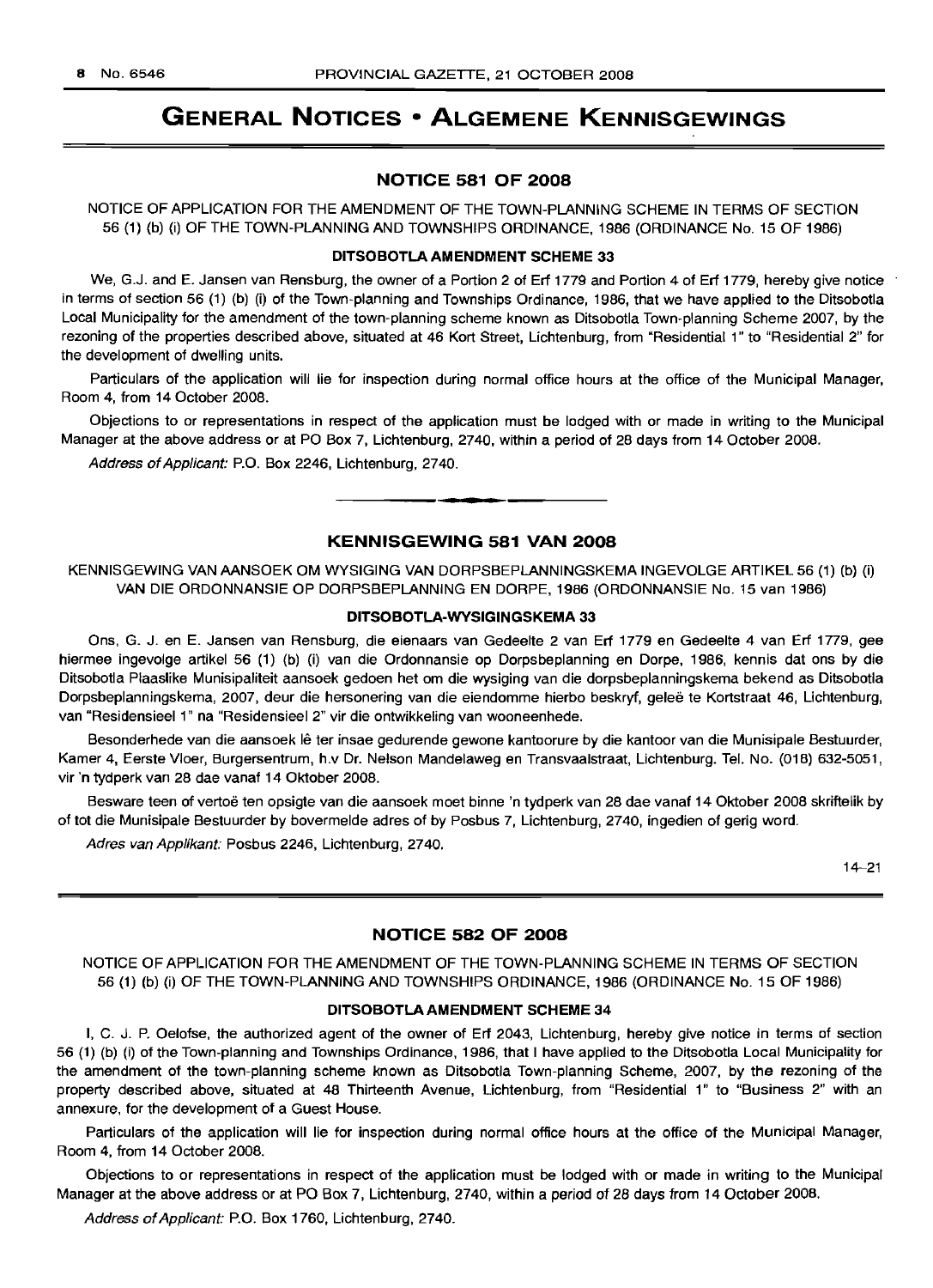### **KENNISGEWING 582 VAN 2008**

KENNISGEWING VAN AANSOEK OM WYSIGING VAN DORPSBEPLANNINGSKEMA INGEVOLGE ARTIKEL 56 (1) (b) (i) VAN DIE ORDONNANSIE OP DORPSBEPLANNING EN DORPE, 1986 (ORDONNANSIE No. 15 van 1986)

### **DITSOBOTLA·WYSIGINGSKEMA 34**

Ek, C.J.P. Oelofse, die gemagtigde agent van die eienaar van Erf 2043, Lichtenburg, gee hiermee ingevolge artikel 56 (1) (b) (i) van die Ordonnansie op Dorpsbeplanning en Dorpe, 1986, kennis dat ek by die Ditsobotla Plaaslike Munisipaliteit aansoek gedoen het om die wysiging van die dorpsbeplanningskema bekend as Ditsobotla Dorpsbeplanningskema, 2007, deur die hersonering van die eiendom hierbo beskryf, geleë te Dertiendelaan 48, Lichtenburg, van "Residensieel 1" na "Besigheid 2" vir die ontwikkeling van 'n Gaste Huis.

Besonderhede van die aansoek lê ter insae gedurende gewone kantoorure by die kantoor van die Munisipale Bestuurder, Kamer 4, Eerste Vloer, Burgersentrum, h/v Dr. Nelson Mandelaweg en Transvaalstraat, Lichtenburg. Tel. No. (018) 632-5051, vir 'n tydperk van 28 dae vanaf 14 Oktober 2008.

Besware teen of vertoë ten opsigte van die aansoek moet binne 'n tydperk van 28 dae vanaf 14 Oktober 2008 skriftelik by of tot die Munisipale Bestuurder by bovermelde adres of by Posbus 7, Lichtenburg, 2740, ingedien of gerig word.

Adres van Applikant: Posbus 1760, Lichtenburg, 2740.

14-21

### **NOTICE 583 OF 2008**

### NOTICE OF APPLICATION FOR AMENDMENT OF TOWN-PLANNING SCHEME IN TERMS OF SECTION 56 (1) (b) (i) OF THE TOWN-PLANNING AND TOWNSHIPS ORDINANCE, 1986 (ORDINANCE 15 OF 1986)

### **RUSTENBURG LAND USE MANAGEMENT SCHEME, 2005-AMENDMENT SCHEME 357**

Maxim Planning Solutions being the authorised agent of the owner of Portion 6 (a portion of Portion 2) of the farm Bultfontein No. 259-JQ, hereby gives notice in terms of section 56 (1) (b) (i) of the Town-planning and Townships Ordinance, 1986, that we have applied to the Rustenburg Local Municipality for the amendment of the town-planning scheme known as Rustenburg Land Use Management Scheme, 2005, by the rezoning of the property described above, situated  $\pm$  20 km North of Rustenburg adjacent to the P115/5 road (Boshoek-Rustenburg Road) from "Agricultural" to "Special" for the purposes of a private resort comprising of accommodation facilities (1 500 m<sup>2</sup>), quest house with eight (8) bedrooms (235 m<sup>2</sup>), function and conference facility (500 m<sup>2</sup>), place of refreshment (300 m<sup>2</sup>), chapel (182 m<sup>2</sup>), spa facilities (350 m<sup>2</sup>) and recreational facilities  $(200 \text{ m}^2)$ .

Particulars of the application will lie for inspection during normal office hours at the office of the Director: Planning and Development, Room 313, Missionary Mpheni House, corner of Beyers Naude and Nelson Mandela Drives, Rustenburg, for the period of 28 days from 14 October 2008.

Objections to or representations in respect of the application must be lodged with or made in writing to the Municipal Manager at the above address or at P.O. Box 16, Rustenburg, 0300, within a period of 28 days from 14 October 2008.

Address of authorised agent: Maxim Planning Solutions, 37 Von Wielligh Street, Rustenburg; P.O. Box 21114, Proteapark, 0305. Tel: (014) 592-9489. (2/1027)

**KENNISGEWING 583 VAN 2008**

**• •**

KENNISGEWING VAN AANSOEK OM WYSIGING VAN DORPSBEPLANNINGSKEMA INGEVOLGE ARTIKEL 56 (1) (b) (i) VAN DIE OHDONNANSIE OP DORPSBEPLANNING EN DORPE, 1986 (ORDONNANSIE 15 VAN 1986)

### **RUSTENBURG LAND USE MANAGEMENT SCHEME, 2005-WYSIGINGSKEMA 357**

Maxim Planning Solutions synde die gemagtigde agent van die eienaar van die Gedeelte 6 ('n gedeelte van Gedeelte 2) van die plaas Bultfontein No. 259-JQ, gee hiermee ingevolge artikel 56 (1) (b) (i) van die Ordonnansie op Dorpsbeplanning en Dorpe, 1986, kennis dat ons by die Rustenburg Plaaslike Munisipaliteit aansoek gedoen het om die wysiging van die dorpsbeplanningskema bekend as Rustenburg Land Use Management Scheme, 2005, deur die hersonering van die eiendom hierbo beskryf, geleë ongeveer 20 km noord van Rustenburg aangrensend tot die P115/1 pad (Boshoek--Rustenburgpad) vanaf "Landbou" na "Spesiaal" vir die doeleindes van 'n privaat oord bestaande uit akkommodasie fasiliteite (1 500 m<sup>2</sup>) gastehuis met agt (8) slaapkamers (235 m²), konferensie en funksie fasiliteit (500 m²), verversingsplek (300 m²), kapel (182 m²), spa-fasiliteite (350 m²) en ontspannings fasiliteite (200 m²).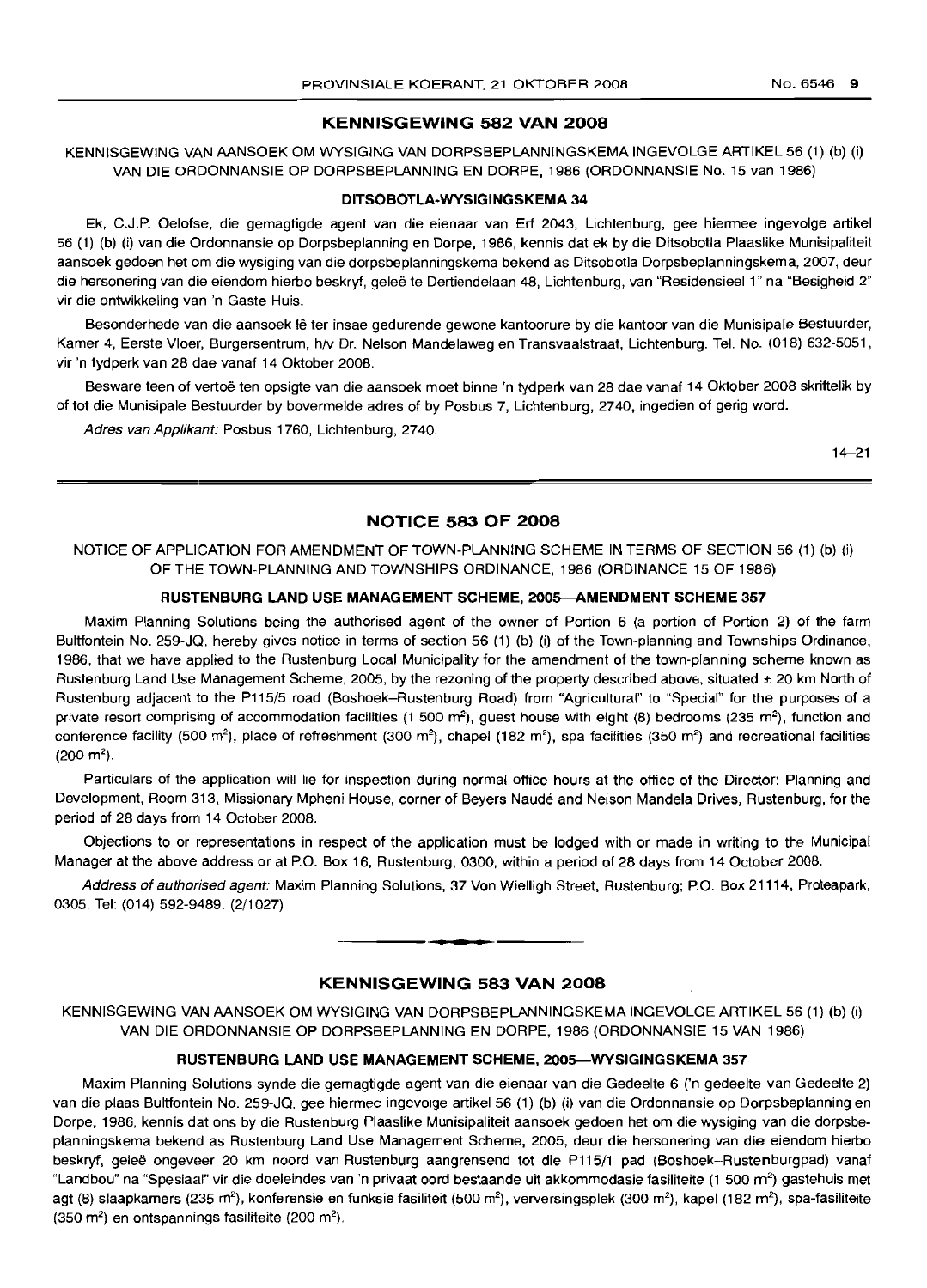Besonderhede van die aansoek lê ter insae gedurende gewone kantoorure by die kantoor van die Direkteur: Beplanning en Ontwikkeling, Kamer 313, Missionary Mpheni House, hoek van Beyers Naude- en Nelson Mandelarylaan, Rustenburg, vir 'n tydperk van 28 dae vanaf 14 Oktober 2008.

Besware teen of vertoë ten opsigte van die aansoek moet binne 'n tydperk van 28 dae vanaf 14 Oktober 2008 skriftelik by of tot die Munisipale Bestuurder by bovermelde adres of by Posbus 16, Rustenburg, 0300, ingedien of gerig word.

Adres van gemagtigde agent: Maxim Planning Solutions, Von Wiellighstraat 37, Rustenburg; Posbus 21114, Proteapark, 0305. Tel: (014) 592-9489. (2/1027)

 $14 - 21$ 

### **NOTICE 584 OF 2008**

NOTICE OF APPLICATION FOR AMENDMENT OF TOWN-PLANNING SCHEME IN TERMS OF SECTION 56 (1) (b) (i) OF THE TOWN-PLANNING AND TOWNSHIPS ORDINANCE, 1986 (ORDINANCE 15 OF 1986)

### **AMENDMENT SCHEME NUMBER 535**

I, Kgomotso Rapetswa, being the authorised agent of Portion 5 (a portion of Portion 1) of Erf 482, Rustenburg-J.Q., hereby give notice in terms of section 56 (1) (b) (i) of the Town-planning and Townships Ordinance, 1986, that we have applied to the Rustenburg Local Municipality for the amendment of the land use management scheme (town-planning scheme) known as Rustenburg Land Use Management Scheme, 2005, by the rezoning of the described above, situated at Rustenburg, from "Residential 2" to "Business 1".

Particulars of the application will lie for inspection during normal office hours at the office of the Municipal Manager, Rustenburg Local Municipality, cor. Beyers Naude and Nelson Mandela Drives, within a period of 28 days from 13 October 2008.

Objections to or representations in respect of the application must be lodged with or made in writing to the Municipal Manager, at the above address or at PO. Box 16, Rustenburg, 0300, within a period of 28 days from 13 October 2008.

Address of authorized agent: 24 Bushrock, Waterfall East, Rustenburg.

### **KENNISGEWING 584 VAN 2008**

**•**

KENNISGEWING VAN AANSOEK OM WYSIGING VAN DORPSBEPLANNINGSKEMA INGEVOLGE ARTIKEL 56 (1) (b) (ii) VAN DIE ORDONNANSIE OP DORPSBEPLANNING EN DORPE, 1986 (ORDONNANSIE 15 VAN 1986)

#### **WYSIGINGSKEMA 535**

Ek, Kgomotso Rapetswa, synde die gemagtigde agent van Gedeelte 5 (gedeelte van Gedeelte 1) van die Erf 482, Rustenburg-J.Q., gee hiermee ingevolge artikel 56 (1) b) (ii) van die Ordonnansie op Dorpsbeplanning en Dorpe, 1986, kennis dat ons by die Rustenburg Plaaslike Munisipaliteit, aansoek gedoen het om die wysiging van die grond gebruik bestuurskema (dorpsbeplanning skema) bekend as Rustenburg Grondgebruikskema 2005 deur die hersonering van die eiendom hierbo beskryf, geleë te Rustenburg, vanaf "Residensieel 2" na "Besigheid 1".

Besonderhede van die aansoek Ie ter insae gedurende gewone kantoorure by die kantoor van die Munisipale Bestuurder, Rustenburg Plaaslike Munisipaliteit, h/v Beyers Naude- en Nelson Mandelastraat, vir 'n tydperk van 28 dae vanaf 13 Oktober 2008.

Beware teen of vertoë ten opsigte van die aansoek moet binne 'n tydperk van 28 dae vanaf 13 Oktober 2008 skriftelik by of tot die Munisipale Bestuurder by bovermelde adres of by Posbus 16, Rustenburg, 0300, ingedien of gerig word.

Adres van gemagtigde agent: 24 Bushrock, Waterfall East, Rustenburg.

14-21

### **NOTICE 585 OF 2008**

NOTICE OF APPLICATION FOR AMENDMENT OF TOWN-PLANNING SCHEME IN TERMS OF SECTION 56 (1) (b) (i) OF THE TOWN-PLANNING AND TOWNSHIPS ORDINANCE, 1986 (ORDINANCE 15 OF 1986)

### **RUSTENBURG LAND USE MANAGEMENT SCHEME, 200S-AMENDMENT SCHEME 528**

Maxim Planning Solutions being the authorised agent of the owner of Portion 2 of Erf 882, Rustenburg, hereby gives notice in terms of section 56 (1) (b) (i) of the Town-planning and Townships Ordinance, 1986, that we have applied to the Rustenburg Local Municipality for the amendment of the town-planning scheme known as Rustenburg Land Use Management Scheme, 2005, by the rezoning of the property described above, situated at 63 Leyd Street, from "Residential 1" to "Residential 2" with a density of 40 dwelling units per hectare.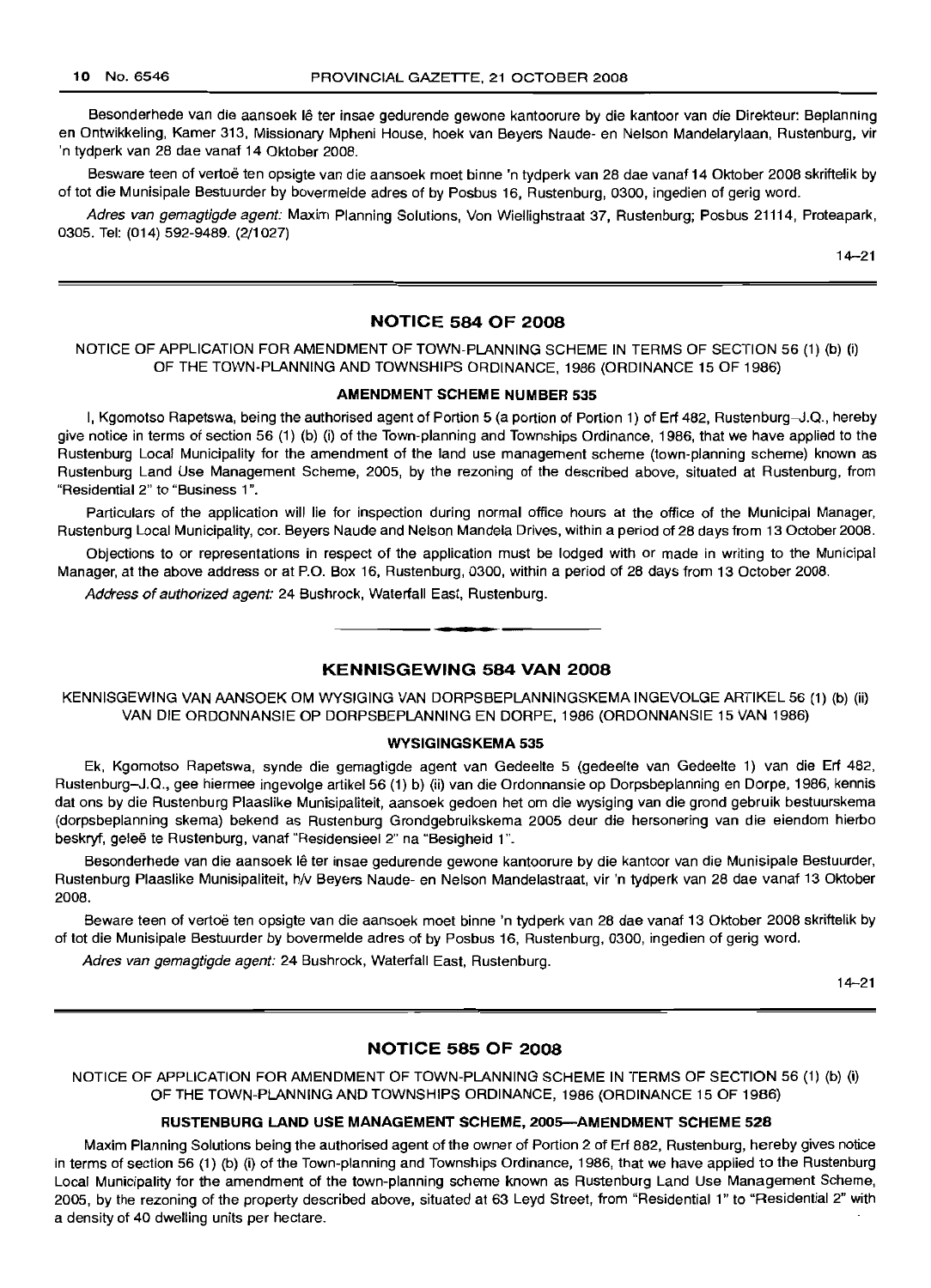Particulars of the application will lie for inspection during normal office hours at the office of the Director: Planning and Development, Room 313, Missionary Mpheni House, corner of Beyers Naudé and Nelson Mandela Drives, Rustenburg, for the period of 28 days from 14 October 2008.

Objections to or representations in respect of the application must be lodged with or made in writing to the Municipal Manager at the above address or at P.O. Box 16, Rustenburg, 0300, within a period of 28 days from 14 October 2008.

Address of authorised agent: Maxim Planning Solutions, 37 Von Wielligh Street, Rustenburg; P.O. Box 21114, Proteapark, 0305. Tel: (014) 592-9489. (2/1154)

### KENNISGEWING 585 VAN 2008

**•**

KENNISGEWING VAN AANSOEK OM WYSIGING VAN DORPSBEPLANNINGSKEMA INGEVOLGE ARTIKEL 56 (1) (b) (i) VAN DIE ORDONNANSIE OP DORPSBEPLANNING EN DORPE, 1986 (ORDONNANSIE 15 VAN 1986)

### RUSTENBURG LAND USE MANAGEMENT SCHEME, 2005-WYSIGINGSKEMA 528

Maxim Planning Solutions synde die gemagtigde agent van die eienaar van Gedeelte 2 of Erf 882, Rustenburg, gee hiermee ingevolge artikel 56 (1) b) (i) van die Ordonnansie op Dorpsbeplanning en Dorpe, 1986, kennis dat ons by die Rustenburg Plaaslike Munisipaliteit aansoek gedoen het om die wysiging van die dorpsbeplanningskema bekend as Rustenburg Land Use Management Scheme, 2005, deur die hersonering van die eiendom hierbo beskryf, qelee te Leydstraat 63, vanaf "Residensieel 1" na "Residensieel 2" met 'n digtheid van 40 wooneenhede per hektaar.

Besonderhede van die aansoek lê ter insae gedurende gewone kantoorure by die kantoor van die Direkteur: Beplanning en Ontwikkeling, Kamer 313, Missionary Mpheni House, hoek van Beyers Naude- en Nelson Mandelarylaan, Rustenburg, vir 'n tydperk van 28 dae vanaf 14 Oktober 2008.

Beware teen of vertoe ten opsigte van die aansoek moet binne 'n tydperk van 28 dae vanaf 14 Oktober 2008 skriftelik by of tot die Munisipale Bestuurder by bovermelde adres of by Posbus 16, Rustenburg, 0300, ingedien of gerig word.

Adres van gemagtigde agent: Maxim Planning Solutions, Von Wiellighstraat 37, Rustenburg; Posbus 21114, Proteapark, 0305. Tel: (014) 592-9489. (2/1154)

14-21

### NOTICE 590 OF 2008

NOTICE OF APPLICATION FOR AMENDMENT OF TOWN-PLANNING SCHEME IN TERMS OF SECTION 56 (1) (b) (i) OF THE TOWN-PLANNING AND TOWNSHIPS ORDINANCE, 1986 (ORDINANCE 15 OF 1986)

### MADIBENG PERI·URBAN AMENDMENT SCHEME 2113

I, Jan-Nolte Ekkerd of the firm EPS, being the authorised agent of the owner of Portions 25 to 44 of Erf 1046, Mooinooi Extension 3, hereby give notice in terms of section 56 (1) (b) (i) of the Town-planning and Townships Ordinance, 1986, that I have applied to the Madibeng Local Municipality for the amendment of the town-planning scheme known as Peri-Urban Areas Town-planning Scheme, 1975, by the rezoning of properties described above, situated on Oleander Avenue, Mooinooi Extension 3 from "Residential 1" to "Residential 3".

Particulars of the application will lie for inspection during normal office hours at the office of the Municipal Offices of the Madibeng Local Municipality, Van Velden Street, Brits, for the period of 28 days from 21 October 2008.

Objections to or representations in respect of the application must be lodged with or made in writing to the Municipal Manager at the above address or at P.O. Box 106, Brits, 0250, within a period of 28 days from 21 October 2008.

Address of owner: Pia EPS Consulting Engineers, P.O. Box 5002, Rustenburg, 0300. Tel: (014) 597-2001. Fax: (014) 597-4956.

### KENNISGEWING 590 VAN 2008

**•**

KENNISGEWING VAN AANSOEK OM WYSIGING VAN DORPSBEPLANNINGSKEMA INGEVOLGE ARTIKEL 56 (1) (b) (i) VAN DIE ORDONNANSIE OP DORPSBEPLANNING EN DORPE, 1986 (ORDONNANSIE 15 VAN 1986)

### MADIBENG BUITESTEDELIKE-WYSIGINGSKEMA 2113

Ek, Jan-Nolte Ekkerd van die firma EPS, synde die gemagtigde agent van die eienaar van Gedeeltes 25 tot 44 van Erf 1046, Mooinooi Uitbreiding 3, gee hiermee ingevolge artikel 56 (1) (b) (i) van die Ordonnansie op Dorpsbeplanning en Dorpe, 1986, kennis dat ek by Madibeng Plaaslike Munisipaliteit aansoek gedoen het om wysiging van die dorpsbeplanningskema bekend as Buitestedelike Gebiede Dorpsbeplanningskema, 1975, deur die hersonering van die eiendom hierbo beskryf, gelee te Oleanderlaan, Mooinooi Uitbreiding 3, vanaf "Residensieel 1" na "Residensieel 3".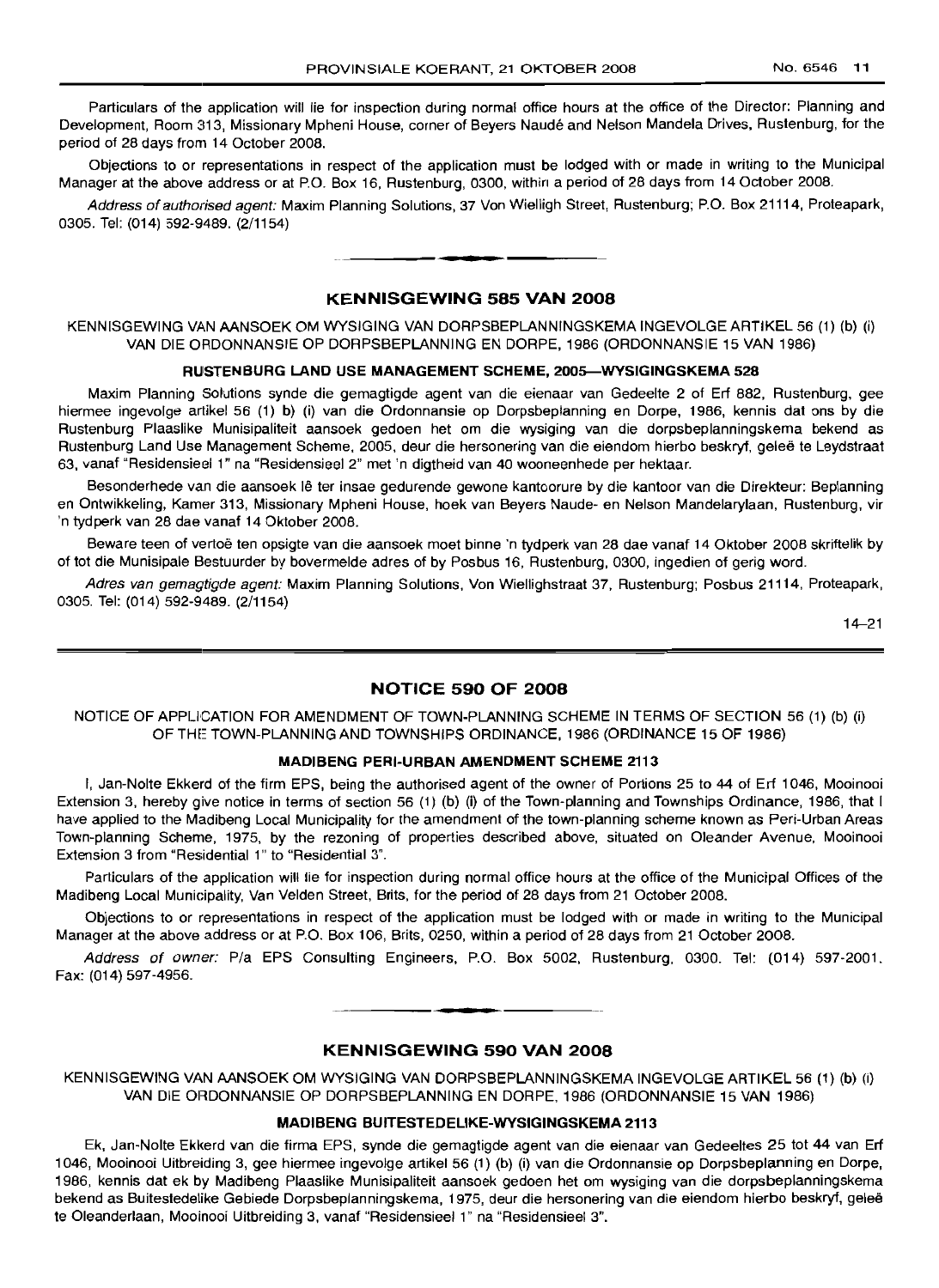Besonderhede van die aansoek lê ter insae gedurende gewone kantoorure by die Madibeng Munisipale Kantore, Van Veldenstraat, Brits, vir 'n tydperk van 28 dae vanaf 21 Oktober 2008.

Besware teen of vertoe ten opsigte van die aansoek moet binne 'n tydperk van 28 dae vanaf 21 Oktober 2008 skriftelik by of tot die Munisipale Bestuurder by bovermelde adres of by Posbus 106, Brits, 0250, ingedien of gerig word.

Adres van eienaar: P/a EPS Raadgewende Ingenieurs, Posbus 5002, Rustenburg, 0300. Tel: (014) 597-2001. Faks: (014) 597-4956.

21-28

### **NOTICE 591 OF 2008**

### NOTICE OF APPLICATION FOR AMENDMENT OF TOWN-PLANNING SCHEME IN TERMS OF SECTION 56 (1) (b) (i) OF THE TOWN-PLANNING AND TOWNSHIPS ORDINANCE, 1986 (ORDINANCE 15 OF 1986)

### **RUSTENBURG AMENDMENT SCHEME** 535

I, Jan-Nolte Ekkerd of the firm EPS, being the authorised agent of the owner of Portion1 of Erf 381, Rustenburg, hereby give notice in terms of section 56 (1) (b) (i) of the Town-planning and Townships Ordinance, 1986, that I have applied to the Rustenburg Local Municipality for the amendment of the town-planning scheme known as Rustenburg Land Use Management Scheme, 2005, by the rezoning of property described above, situated on 55A Burns Street, Rustenburg from "Residential 1" to "Residential 2".

Particulars of the application will lie for inspection during normal office hours at the office of the Municipal Manager, Room 319, at the Missionary Mpheni House, cnr of Nelson Mandela and Beyers Naude Drives, Rustenburg, for the period of 28 days from 21 October 2008.

Objections to or representations in respect of the application must be lodged with or made in writing to the Municipal Manager at the above address or at P.O. Box 16, Rustenburg, 0300, within a period of 28 days from 21 October 2008.

Address of owner: P/a EPS Consulting Engineers, P.O. Box 5002, Rustenburg, 0300. Tel: (014) 597-2001. Fax: (014) 597-4956.

### **KENNISGEWING 591 VAN 2008**

**•**

KENNISGEWING VAN AANSOEK OM WYSIGING VAN DORPSBEPLANNINGSKEMA INGEVOLGE ARTIKEL 56 (1) (b) (i) VAN DIE ORDONNANSIE OP DORPSBEPLANNING EN DORPE, 1986 (ORDONNANSIE 15 VAN 1986)

### **RUSTENBURG-WYSIGINGSKEMA** 535

Ek, Jan-Nolte Ekkerd van die firma EPS, synde die gemagtigde agent van die eienaar van Gedeelte 1 van Erf 381, Rustenburg, gee hiermee ingevolge artikel 56 (1) (b) (i) van die Ordonnansie op Dorpsbeplanning en Dorpe, 1986, kennis dat ek by Rustenburg Plaaslike Munisipaliteit aansoek gedoen het om wysiging van die dorpsbeplanningskema bekend as Rustenburg Grondgebruiksbestuursskema, 2005, deur die hersonering van die eiendom hierbo beskryf, gelee te Burnsstraat 55A, Rustenburg, vanaf "Residensieel 1" na "Residensieel 2".

Besonderhede van die aansoek lê ter insae gedurende gewone kantoorure by die kantoor van die Munisipale Bestuurder, Kamer 319, Missionary Mpheni House, h/v Nelson Mandela- en Beyers Naudelaan, Rustenburg, vir 'n tydperk van 28 dae vanaf 21 Oktober 2008.

Besware teen of vertoë ten opsigte van die aansoek moet binne 'n tydperk van 28 dae vanaf 21 Oktober 2008 skriftelik by of tot die Munisipale Bestuurder by bovermelde adres of by Posbus 16, Rustenburg, 0300, ingedien of gerig word.

Adres van eienaar: P/a EPS Raadgewende Ingenieurs, Posbus 5002, Rustenburg, 0300. Tel: (014) 597-2001. Faks: (014) 597-4956.

 $21 - 28$ 

### **NOTICE 592 OF 2008**

NOTICE OF APPLICATION FOR AMENDMENT OF TOWN-PLANNING SCHEME IN TERMS OF SECTION 56 (1) (b) (i) OF THE TOWN-PLANNING AND TOWNSHIPS ORDINANCE, 1986 (ORDINANCE 15 OF 1986)

#### **BRITS AMENDMENT SCHEME** 1/551

I, Michael Johan Janse van Rensburg, being the authorised agent of the owner of Erf 3786, Brits Extension 96, hereby give notice in terms of section 56 (1) (b) (i) of the Town-planning and Townships Ordinance, 1986, that I have applied to the Madibeng Local Municipality for the amendment of the town-planning scheme known as Brits Town-planning Scheme, 1/1958, by the rezoning of part of the property described above from "Special" for dwelling units to "Special" for essential services. The property is situated in Tuscany Village at Boerboon Street, Brits.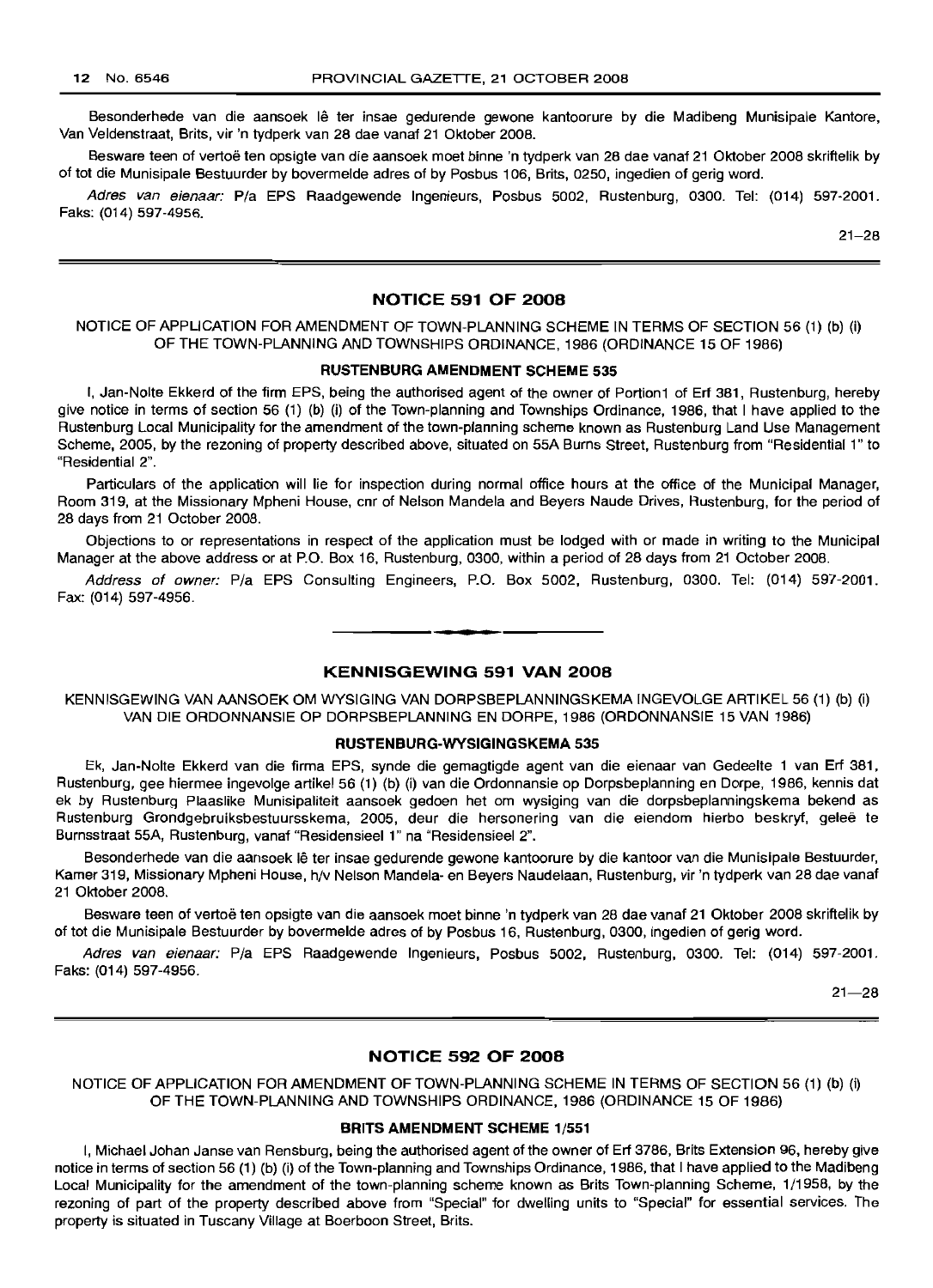Particulars of the application will lie for inspection during normal office hours at the office of the Municipal Manager, Van Velden Street, Brits, for a period of 28 days from 21 October 2008.

Objections in respect of the application must be lodged with or made in writing to the Municipal Manager, Brits, at the above address or at PO Box 106, Brits, 0250, within a period of 28 days from 21 October 2008.

Address of agent: Calcuplan Town Planners, PO Box 598, Hartbeespoort, 0216. Tel: (012) 504-1938. Fax: 086 647 2640.

### **KENNISGEWING 592 VAN 2008**

**-**

KENNISGEWING VAN AANSOEK OM WYSIGING VAN DORPSBEPLANNINGSKEMA INGEVOLGE ARTIKEL 56 (1) (b) (i) VAN DIE ORDONNANSIE OP DORPSBEPLANNING EN DORPE, 1986 (ORDONNANSIE 15 VAN 1986)

### **BRITS-WYSIGINGSKEMA** 1/551

Ek, Michael Johan Janse van Rensburg, synde die gemagtigde agent van die eienaar van Erf 3786, Brits Uitbreiding 96, gee hiermee ingevolge artikel 56 (1) (b) (i) van die Ordonnansie op Dorpsbeplanning en Dorpe, 1986, kennis dat ek by die Plaaslike Munisipaliteit van Madibeng aansoek gedoen het om die wysiging van die dorpsbeplanningskema bekend as Britsdorpsaanlegskema, 1/1958, deur die hersonering van 'n deer van die eiendom hierbo beskryf van "Spesiaal" vir wooneenhede na "Spesiaal" vir noodsaaklike dienste. Die eiendom is gelee in Tuscany Village te Boerboonstraat, Brits.

Besonderhede van die aansoek lê ter insae gedurende gewone kantoorure by die kantoor van die Munisipale Bestuurder, Van Veldenstraat, Brits, vir 'n tydperk van 28 dae vanaf 21 Oktober 2008.

Besware of vertoë ten opsigte van die aansoek moet binne 'n tydperk van 28 dae vanaf 21 Oktober 2008 skriftelik by die Munisipale Bestuurder, Brits, by bovermelde adres of by Posbus 106, Brits, 0250, ingedien of gerig word.

Adres van agent: Calcuplan Stadsbeplanners, Posbus 598, Hartbeespoort, 0216. Tel: (012) 504-1938. Faks: 0866472640

21-28

### **NOTICE 593 OF 2008**

NOTICE OF APPLICATION FOR AMENDMENT OF TOWN-PLANNING SCHEME IN TERMS OF SECTION 56 (1) (b) (i) OF THE TOWN-PLANNING AND TOWNSHIPS ORDINANCE, 1986 (ORDINANCE 15 OF 1986)

### **DITSOBOTLAAMENDMENT SCHEME** 35

I, H.J. Swart, the owner of Portion 4 of Erf 193, Lichtenburg, hereby give notice in terms of section 56 (1) (b) (i) of the Townplanning and Townships Ordinance, 1986, that I have applied to the Ditsobotla Local Municipality for the amendment of the town-planning scheme known as Ditsobotla Town-planning Scheme, 2007, by the rezoning of the property described above, situated at the c/o Lang Street and Bergsma Street, Lichtenburg, from "Residential 1" to "Residential 3", for the development of residential buildings.

Particulars of the application will lie for inspection during normal office hours at the office of the Municipal Manager, Room 4, from 21 October 2008.

Objections to or representations in respect of the application must be lodged with or made in writing to the Municipal Manager at the above address or at P.O. Box 7, Lichtenburg, 2740, within a period of 28 days from 21 October 2008.

Address of applicant: P.O. Box 10019, Lichtenburg, 2740.

### **KENNISGEWING 593 VAN 2008**

**• •**

KENNISGEWING VAN AANSOEK OM WYSIGING VAN DORPSBEPLANNINGSKEMA INGEVOLGE ARTIKEL 56 (1) (b) (i) VAN DIE ORDONNANSIE OP DORPSBEPLANNING EN DORPE, 1986 (ORDONNANSIE 15 VAN 1986)

### **DITSOBOTLA-WYSIGINGSKEMA** 35

Ek, H.J. Swart, die eienaar van Gedeelte 4 van Erf 193, Lichtenburg, gee hiermee ingevolge artikel 56 (1) (b) (i) van die Ordonnansie op Dorpsbeplanning en Dorpe, 1986, kennis dat ek by die Ditsobotla Plaaslike Munisipaliteit aansoek gedoen het om die wysiging van die dorpsbeplanningskema bekend as Ditsobotla-dorpsbeplanningskema, 2007, deur die hersonering van die eiendom hierbo beskryf, geleë te h/v Langstraat en Bergsmastraat, Lichtenburg, van "Residensieel 1" na "Residensieel 3" vir die ontwikkeling van residensiële geboue.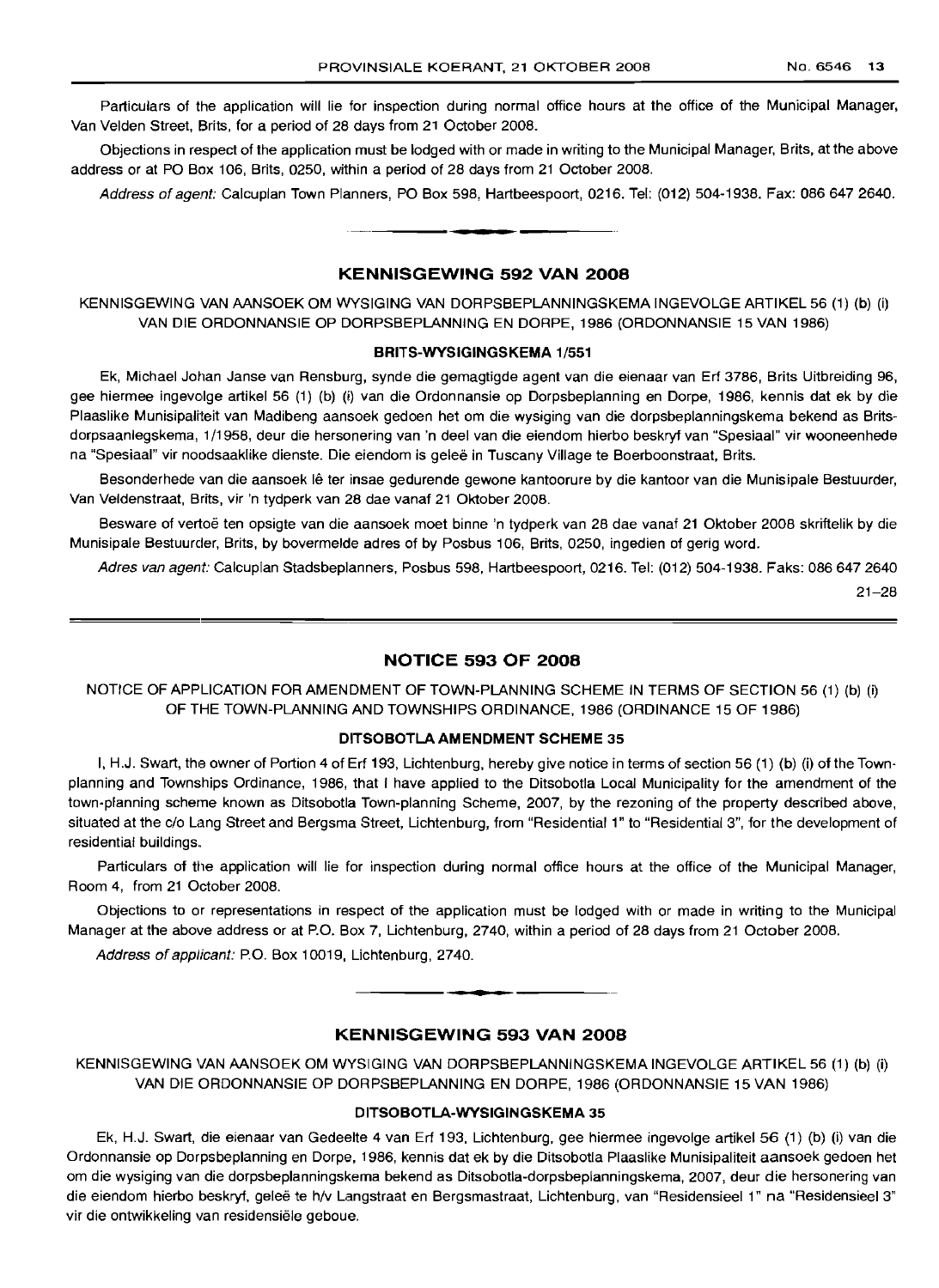Besonderhede van die aansoek Ie ter insae gedurende gewone kantoorure by die kantoor van die Munisipale Bestuurder, Kamer 4, Eerste Vloer, Burgersentrum, h/v Dr. Nelson Mandelaweg en Transvaalstraat, Lichtenburg, Tel: (018) 632-5051 vir 'n tydperk van 28 dae vanaf 21 Oktober 2008.

Besware teen of vertoe ten opsigte van die aansoek moet binne 'n tydperk van 28 dae vanaf 21 Oktober 2008 skriftelik by of tot die Munisipale Bestuurder by bovermelde adres of by Posbus 7, Lichtenburg, 2740, ingedien of gerig word.

Adres van applikant: Posbus 10019, Lichtenburg, 2740.

21-28

### **NOTICE 594 OF 2008**

### NOTICE OF APPLICATION FOR AMENDMENT OF TOWN-PLANNING SCHEME IN TERMS OF SECTION 56 (1) (b) (i) OF THE TOWN-PLANNING AND TOWNSHIPS ORDINANCE, 1986 (ORDINANCE 15 OF 1986)

### **DITSOBOTLA AMENDMENT SCHEME 36**

We, H.T. Steyn and C.W. Stevenson, the owners of Erf 712, hereby give notice in terms of section 56 (1) (b) (i) of the Townplanning and Townships Ordinance, 1986, that we have applied to the Ditsobotla Local Municipality for the amendment of the town-planning scheme known as Ditsobotla Town-planning Scheme, 2007, by the rezoning of the property desribed above, situated at the c/o Eighth Avenue and Third Street, Lichtenburg, from "Residential 2" to "Residential 3" for the development of residential buildings/flats.

Particulars of the application will lie for inspection during normal office hours at the office of the Municipal Manager, Room 4, from 21 October 2008.

Objections to or representations in respect of the application must be lodged with or made in writing to the Municipal Manager at the above address or at P.O. Box 7, Lichtenburg, 2740, within a period of 28 days from 21 October 2008.

Address of applicant: Private Bag X12055, Lichtenburg, 2740. .**- .**

### **KENNISGEWING 594 VAN 2008**

KENNISGEWING VAN AANSOEK OM WYSIGING VAN DORPSBEPLANNINGSKEMA INGEVOLGE ARTIKEL 56 (1) (b) (i) VAN DIE ORDONNANSIE OP DORPSBEPLANNING EN DORPE, 1986 (ORDONNANSIE 15 VAN 1986)

### **DITSOBOTLA-WYSIGINGSKEMA 36**

Ons, H.T. Steyn en C.w. Stevenson, die eienaars van Erf 712, gee hiermee ingevolge artikel 56 (1) (b) (i) van die Ordonnansie op Dorpsbeplanning en Dorpe, 1986, kennis dat ons by die Ditsobotla Plaaslike Munisipaliteit aansoek gedoen het om die wysiging van die dorpsbeplanningskema bekend as Ditsobotla-dorpsbeplanningskema, 2007, deur die hersonering van die eiendom hierbo beskryf, geleë te h/v Agste Laan en Derde Straat, Lichtenburg, van "Residensieel 2" na "Residensieel 3" vir die ontwikkeling van residensiële geboue/woonstelle.

Besonderhede van die aansoek Ie ter insae gedurende gewone kantoorure by die kantoor van die Munisipale Bestuurder, Kamer 4, Eerste Vloer, Burgersentrum, h/v Dr. Nelson Mandelaweg en Transvaalstraat, Lichtenburg, Tel: (018) 632-5051 vir 'n tydperk van 28 dae vanaf 21 Oktober 2008.

Besware teen of vertoë ten opsigte van die aansoek moet binne 'n tydperk van 28 dae vanaf 21 Oktober 2008 skriftelik by of tot die Munisipale Bestuurder by bovermelde adres of by Posbus 7, Lichtenburg, 2740, ingedien of gerig word.

Adres van applikant: Privaatsak X12055, Lichtenburg, 2740.

21-28

### **NOTICE 595 OF 2008**

NOTICE OF APPLICATION FOR AMENDMENT OF TOWN-PLANNING SCHEME IN TERMS OF SECTION 56 (1) (b) (ii) OF THE TOWN-PLANNING AND TOWNSHIPS ORDINANCE, 1986 (ORDINANCE No. 15 OF 1986)

### **BRITS AMENDMENT SCHEME No.** 1/549

I, Dirk Johannes Myburgh, being the authorised owner of Erf 416, Brits, hereby give notice in terms of section 56 (1) (b) (ii) of the Town-planning and Townships Ordinance, 1986, that I have applied to the Local Municipality of Madibeng for the amendment of the town-planning scheme known as Brits Town-planning Scheme 1/1958, by the rezoning of the property described above, situated at 76 Ludorf Street, Brits, from "Special Residential" to "Special" for dwelling units attached or detached.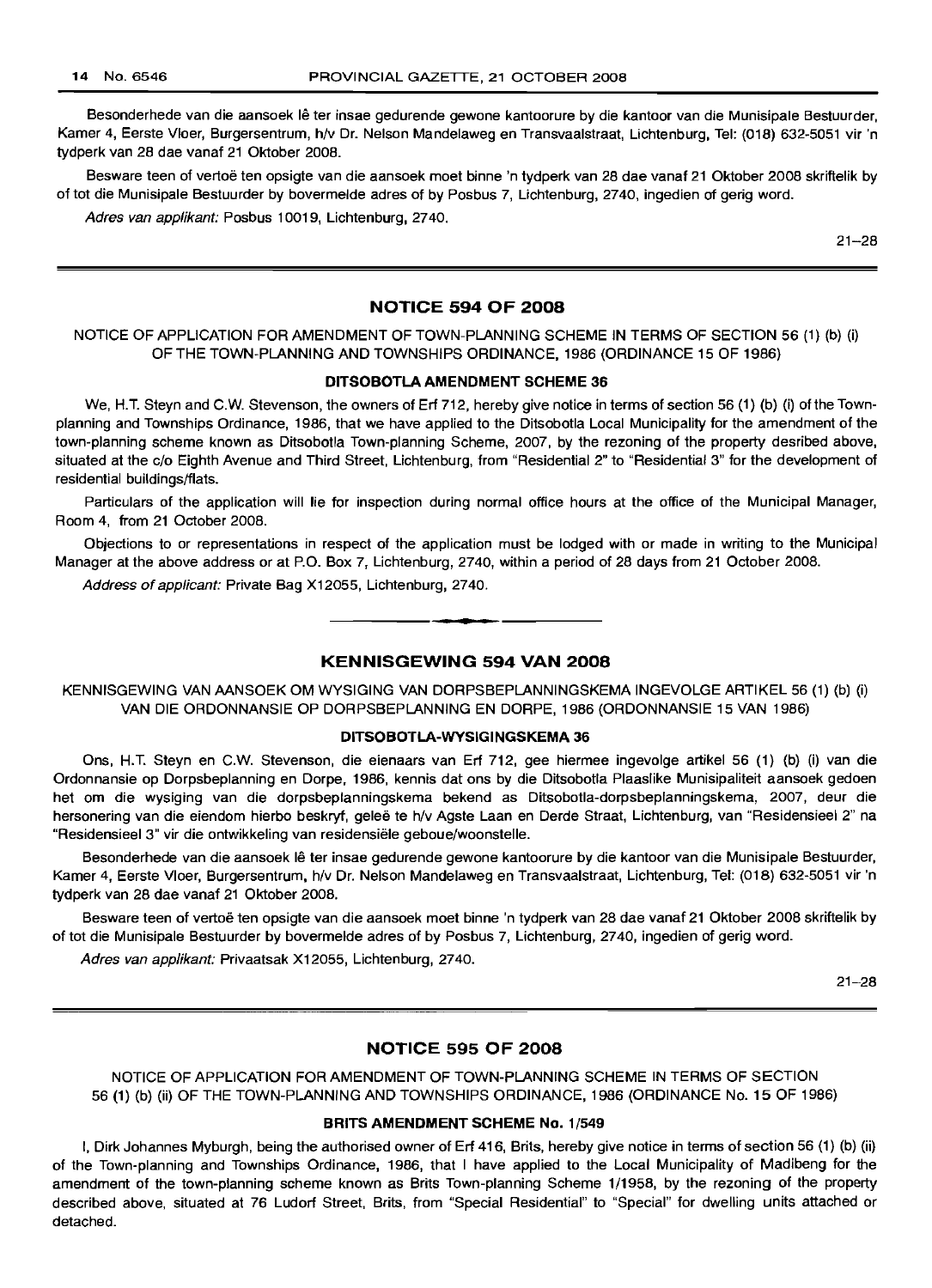Particulars of the application will lie for inspection during normal office hours at the Municipal Offices, Van Velden Street, Brits, for a period of 28 days from 10 October 2008.

Objections to or representations in respect of the application must be lodged with or made in writing to the Municipal Manager, at the above address or at PO Box 106, Brits, 0250, within a period of 28 days from 10 October 2008.

Address of applicant: PO Box 2850, Pretoria, 0043.

### **KENNISGEWING 595 VAN 2008**

**•**

KENNISGEWING VAN AANSOEK OM WYSIGING VAN DORPSBEPLANNINGSKEMA INGEVOLGE ARTIKEL 56 (1) (b) (ii) VAN DIE ORDONNANSIE OP DORPSBEPLANNING EN DORPE, 1986 (ORDONNANSIE No. 15 van 1986)

#### **BRITS-WYSIGINGSKEMA No.** 1/549

Ek, Dirk Johannes Myburgh, synde die gemagtigde eienaar van Erf 416, Brits, gee hiermee ingevolge artikel 56 (1) (b) (ii) van die Ordonnansie op Dorpsbeplanning en Dorpe, 1986, kennis dat ek by die Plaaslike Munisipaliteit van Madibeng aansoek gedoen het om die wysiging van die dorpsbeplanningskema bekend as Brits-dorpsaanlegskema 1/1598, deur die hersonering van die eiendom hierbo beskryf, geleë te Ludorfstraat 76, Brits, vanaf "Spesiale Woon" tot "Spesiaal" vir wooneenhede vas- of losstaande.

Besonderhede van die aansoek lê ter insae gedurende gewone kantoorure by die Munisipale Kantore, Van Veldenstraat, Brits, vir 'n tydperk van 28 dae vanaf 10 Oktober 2008.

Besware teen of vertoë ten opsigte van die aansoek moet binne 'n tydperk van 28 dae vanaf 10 Oktober 2008 skriftelik by of tot die Munisipale Bestuurder by bovermelde adres of by Posbus 106, Brits, 0250, ingedien word.

Adres van applikant: Posbus 2580, Pretoria, 0043.

21-28

### **NOTICE 596 OF 2008**

NOTICE OF APPLICATION FOR AMENDMENT OF TOWN-PLANNING SCHEME IN TERMS OF SECTION 56 (1) (b) (ii) OF THE TOWN-PLANNING AND TOWNSHIPS ORDINANCE, 1986 (ORDINANCE No. 15 OF 1986)

### **BRITS AMENDMENT SCHEME** 1/550

We, Jurgens, Johannes and Dorothea Petronella Hanekom being the authorised owners of Erf 1140, Brits X4, hereby give notice in terms of section 56 (1) (b) (ii) of the Town-planning and Townships Ordinance, 1986, that we have applied to the Local Municipality of Madibeng for the amendment of the town-planning scheme known as Brits Town-planning Scheme 1/1958, by the rezoning of the property described above, situated at 17 Carel de Wet Streets, Brits from "Special Residential" to "General Business".

Particulars of the application will lie for inspection during normal office hours at the Municipal Offices, Van Velden Street, Brits, for a period of 28 days from 10 October 2008.

Objections to or representations in respect of the application must be lodged with or made in writing to the Municipal Manager, at the above address or at PO Box 106, Brits, 0250, within a period of 28 days from 10 October 2008.

Address of applicant: PO Box 2465, Brits, 0250.



### **KENNISGEWING 596 VAN 2008**

KENNISGEWING VAN AANSOEK OM WYSIGING VAN DORPSBEPLANNINGSKEMA INGEVOLGE ARTIKEL 56 (1) (b) (ii) VAN DIE ORDONNANSIE OP DORPSBEPLANNING EN DORPE, 1986 (ORDONNANSIE No. 15 van 1986)

### **BRITS-WYSIGINGSKEMA No.** 1/550

Ons, Jurgens Johannes en Dorothea Petronella Hanekom, synde die gemagtigde eienaars van Erf 1140, Brits X4, gee hiermee ingevolge artikel 56 (1) (b) (ii) van die Ordonnansie op Dorpsbeplanning en Dorpe, 1986, kennis dat ons by die Plaaslike Munisipaliteit van Madibeng aansoek gedoen het om die wysiging van die dorpsbeplanningskema bekend as Britsdorpsaanlegskema 1/1958, deur die hersonering van die eiendom hierbo beskryf, geleë te Carel de Wetstraat 17, Brits, vanaf "Spesiale Woon" tot "Algemene Besigheid".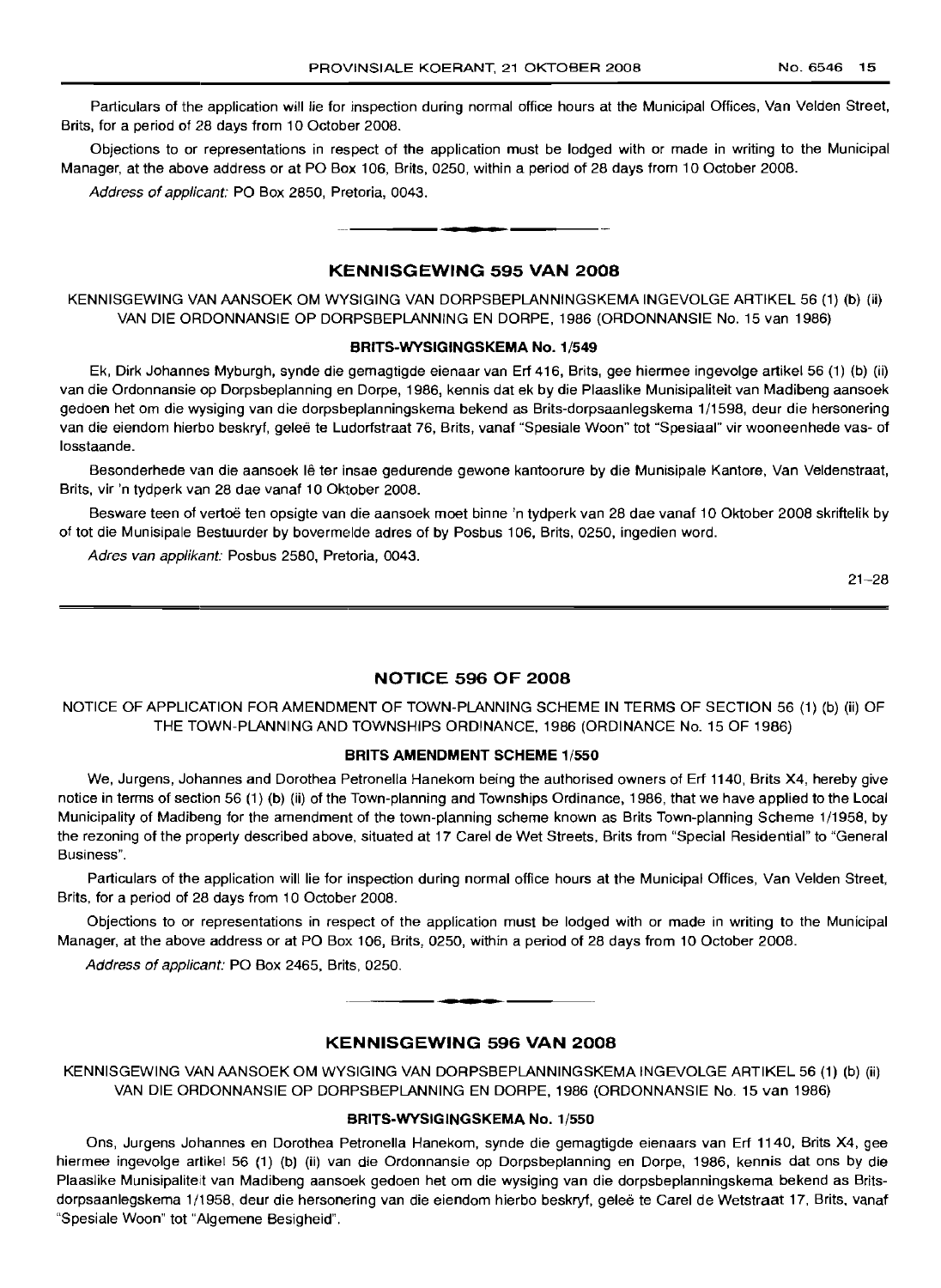Besonderhede van die aansoek lê ter insae gedurende gewone kantoorure by die Munisipale Kantore, Van Veldenstraat, Brits, vir 'n tydperk van 28 dae vanaf 10 Oktober 2008.

Besware teen of vertoe ten opsigte van die aansoek moet binne 'n tydperk van 28 dae vanaf 10 Oktober 2008 skriftelik by of tot die Munisipale Bestuurder by bovermelde adres of by Posbus 106, Brits, 0250, ingedien word.

Adres van applikant: Posbus 2465, Brits, 0250.

21-28

### **NOTICE 597 OF 2008**

### **PIET RETIEFAMENDMENT SCHEME 177**

NOTICE OF APPLICATION FOR THE AMENDMENT OF THE PIET RETIEF TOWN-PLANNING SCHEME, 1980, IN TERMS OF SECTION 56 (1) (b) (i) OF THE TOWN-PLANNING AND TOWNSHIPS ORDINANCE, 1986 (ORDINANCE 15 OF 1986)

I, Pinkie Kuhne, being the authorised agent of the registered owner of the property mentioned below, hereby give notice in terms of the above ordinance, that I have applied to the Piet Retief Municipality for the amendment of the Town-planning Scheme, 1980, by the rezoning of Remainder of Erf 466, situated at No. 21A, Kotze Street, Piet Retief, from "Residential 1" to "Residential 3".

Particulars regarding the application will lie for inspection during normal office hours at the office of the Municipal Manager, Civic Centre, Mark Street, Piet Retief, for a period of 28 (twenty-eight) days from 17 October 2008.

Objections to this application must, within a period of 28 (twenty-eight) days from 17 October 2008, written and in duplicate, be submitted to the Municipal Manager to the above address, or be posted to P.O. Box 23, Piet Retief, 2380.

Agent: Pinkie Kuhne, 76 Paterson Street, P.O. Box 22072, Newcastle, 2940. .**- .**

### **KENNISGEWING 597 VAN 2008**

### **PIET RETIEF-WYSIGINGSKEMA 177**

KENNISGEWING VAN AANSOEK OM DIE WYSIGING VAN DIE PIET RETIEF-DORPSBEPLANNINGSKEMA, 1980, INGEVOLGEARTIKEL56 (1) (b) (i) VAN DIE ORDONNANSIE OP DORPSBEPLANNING EN DORPE, 1986 (ORDONNANSIE 15 VAN 1986)

Ek, Pinkie Kuhne, synde die gemagtigde agent van die geregistreerde eienaar van die ondergenoemde eiendom, gee hiermee ingevolge bogenoemde artikel, kennis dat ek by die Piet Retief Munisipaliteit aansoek gedoen het om die wysiging van die dorpsbeplanningskema, bekend as die Piet Retief-dorpsbeplanningskema, 1980, deur die hersonering van Restant van Erf 466, geleë te Kotzestraat No. 21A, Piet Retief, vanaf "Residensieel 1" na "Residential 3".

Besonderhede van die aansoek lê ter insae gedurende gewone kantoorure by die kantoor van die Munisipale Bestuurder, Burgersentrum, Markstraat, Piet Retief, vir 'n tydperk van 28 (agt-en-twintig) dae vanaf 17 Oktober 2008.

Besware of vertoë teen die aansoek moet binne 'n tydperk van 28 (agt-en-twintig) dae vanaf 17 Oktober 2008, geskrewe en in tweevoud, ingehandig word by die Munisipale Bestuurder, by bovermelde adres, of gepos word aan Posbus 23, Piet Retief, 2380.

Agent: Pinkie Kühne, Patersonstraat 76, Posbus 22072, Newcastle, 2940.

21-28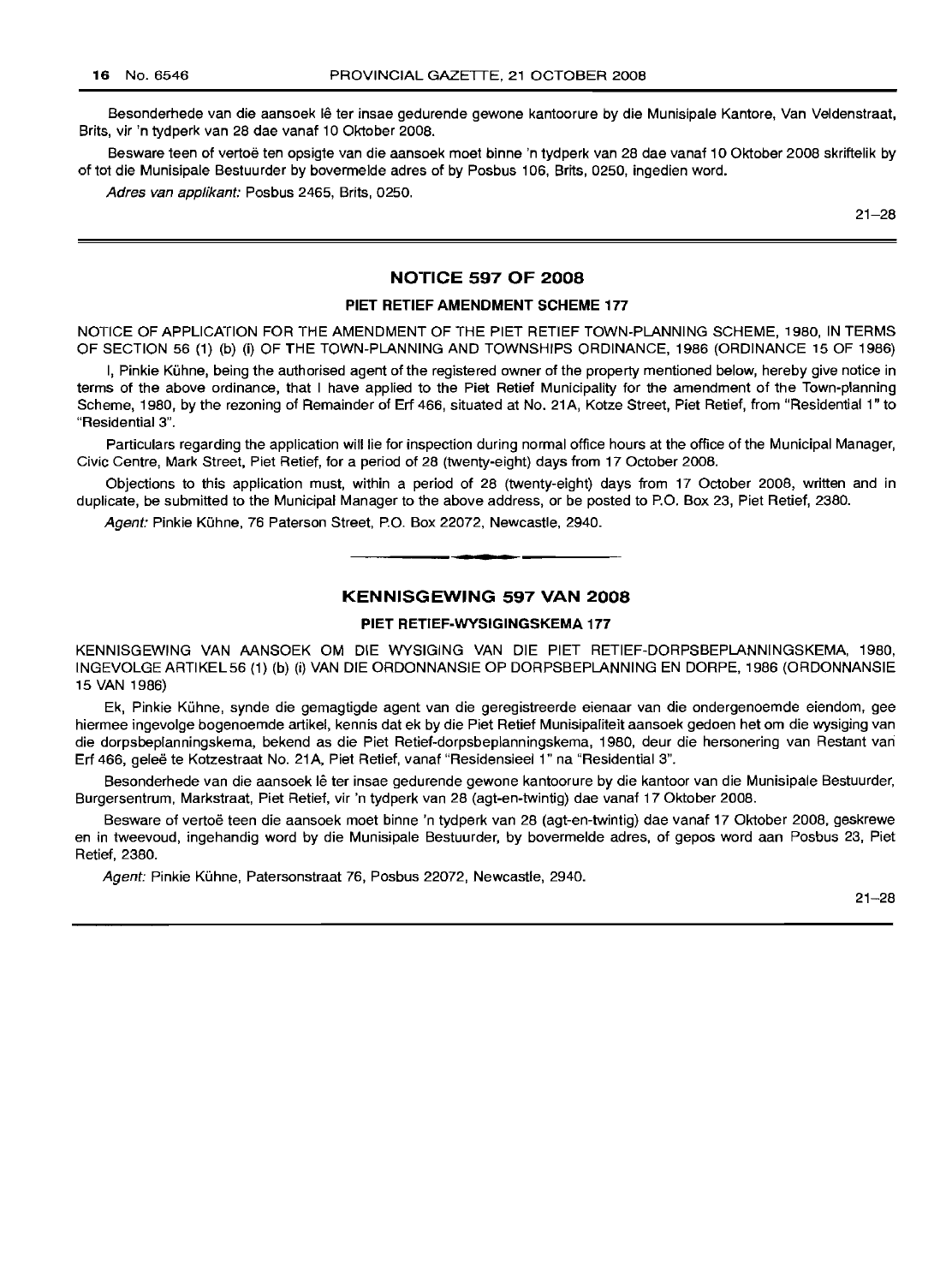### **NOTICE 598 OF 2008**

### PROPOSED TOWNSHIP: BRITS EXTENSION 150

The Madibeng Local Municipality hereby gives notice in terms of Section 96 read with Section 69(6)(a) of the Town-Planning and Township Ordinance, 1986 (Ordinance No. 15 of 1986), that an application to establish the township referred to in the Annexure hereto, has been received by it.

Particulars of the application will lie for inspection during normal office hours at the office of the Municipal Manager: Madibeng Local Municipality, 53 Van Velden Street, Brits, within a period of 28 days from 21 October 2008.

Objections to or representations in respect of the application must be lodged with or made in writing to the Municipal Manager at the above address or at by P.O. Box 106, Brits, 0250, within a period of 28 days from 21 October 2008.

City Planning Division (21 October 2008) (28 October 2008)

### ANNEXURE

Name of Township: Brits Extension 150

Full name of applicant: Origin Town Planning on behalf of Section 7 Ridge Prop CC. Number or erven and proposed zoning:

- 1 Erf zoned "General business"with a floor area ratio of 0.6.
- 1 Erf zoned "Speciaf"for the purposes of a hotel with a floor area ratio of 0.8.
- 1 Erf zoned "Specie!" for dwelling units, with a floor space ratio of 0.8.
- 26 Erven zoned "Special Residentiaf".
- 1 Erf zoned "Specia!" for the purposes of access, access control and conveyance of engineering services.
- 1 Erf zoned "Private Open Space".

Description of land on which township is to be established: Portion 163 of the Farm Krokodildrift 446 JQ. Locality of proposed township: The proposed township is situated approximately 2km north of the N4/R512 junction, directly adjacent and to the east of the R512 road. **-**

### **KENNISGEWING 598 VAN 2008**

### VOORGESTELDE DORP: BRITS UITBEREIDING 150

Die Madibeng Plaaslike Munisipaliteit gee hiermee ingevolge artikel Artikel 96 gelees tesame met Artikel 69(6)(a) van die Ordonnansie op Dorpsbeplanning en Dorpe, 1986 (Ordonnansie No. 15 van 1986), kennis dat 'n aansoek deur hom ontvang is om die dorp in die bylae hierby genoem, te stig.

Besonderhede van die aansoek lê ter insae gedurende gewone kantoorure by die kantoor van die Munisipale Bestuurder: Madibeng Plaaslike Munisipaliteit, Van Veldenstraat 53, Brits, vir 'n tydperk van 28 dae vanaf 21 Oktober 2008.

Besware teen of vertoe ten opsigte van die aansoek moet binne 'n tydperk van 28 dae vanaf 21 Oktober 2008 skriftelik by of tot die Munisipale Bestuurder by bovermelde adres of by Posbus 106, Brits, 0250, ingedien of gerig word.

Stedelike Beplanning Afdeling (21 Oktober 2008) (28 Oktober 2008)

### **BYLAE**

### Naam van Dorp: Brits Uitbereiding 150

Volle Naam van Aansoeker: Origin Stadsbeplanning namens Section 7 Ridge Prop CC.

Aantal Erwe en Voorgestelde Sonering:

- 1 Erf soneer as ''Algemene Besigheid" met 'n vloerruimteverhouding van 0.6.
- .. 1 Erf soneer "Spesiaal"vir die doeleindes van 'n hotel met 'n vloerruimteverhouding van 0.8.
- 1 Erf soneer "Spesiaaf" vir die doeleindes van wooneenhede met 'n vloerruimteverhouding van 0.8.
- 26 Erwe soneer "Spesiale woon ".
- 1 Erf soneer "Spesiaaf" vir die doeleindes van toegang, toegangbeheer en aanle van inginieursdienste.
- 1 Erf soneer "*Private oop ruimte"*.

Beskrywing van Grond waarop dorp gestig staan te word: Gedeelte 163 van die Plaas Krokodildrift 446 JQ. Ligging van Voorgestelde Dorp: Die voorgestelde dorp is gelee ongeveer 2km noord van die R512 / N4 kruising aangrensend en ten ooste van die R512 pad.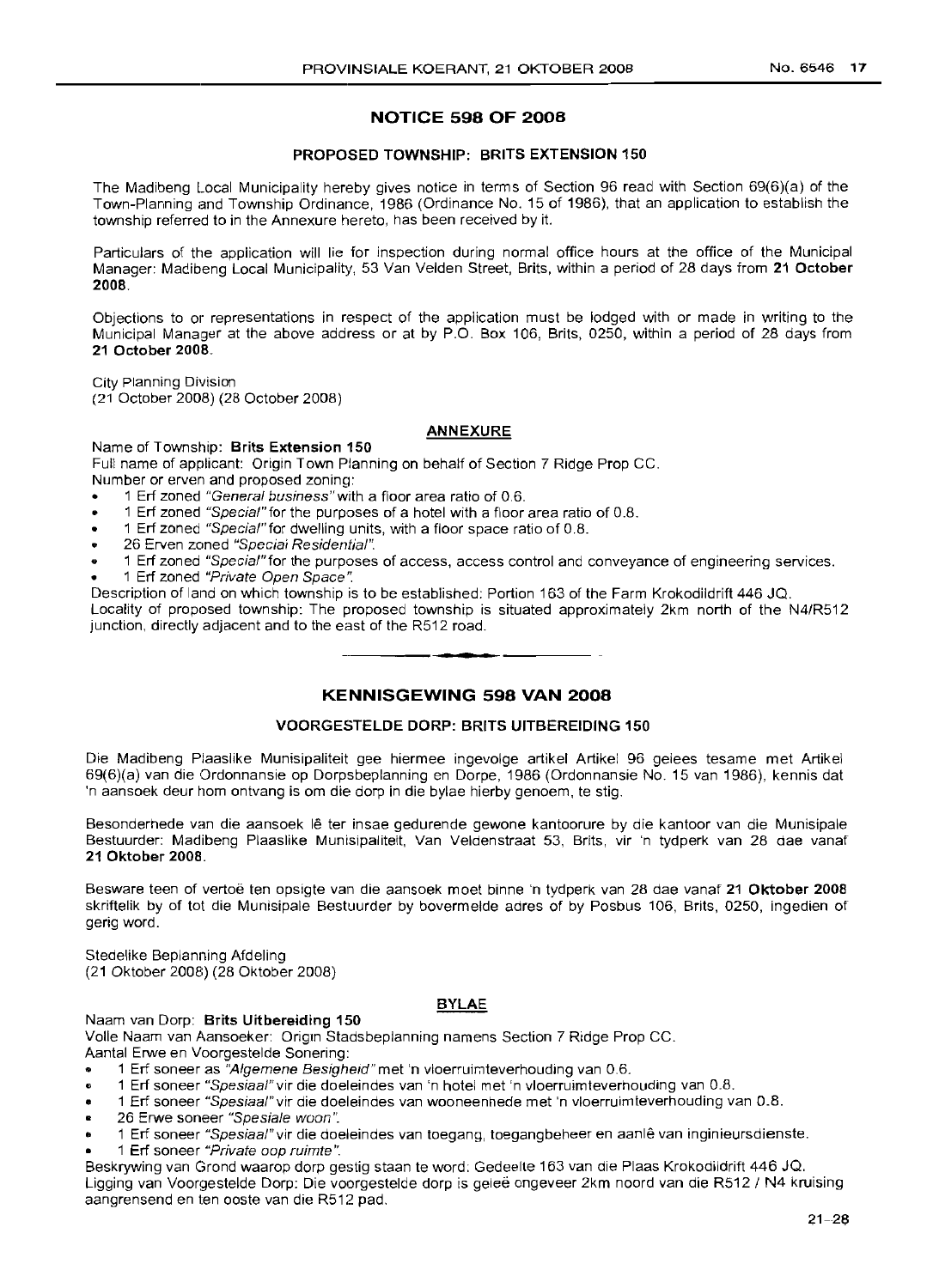### **NOTICE 599 OF 2008**

### **NOTICE OF APPLICATION FOR ESTABLISHMENT OF TOWNSHIP**

The Local Municipality of Madibeng hereby gives notice in terms of Section 69(1) of the Town Planning and Townships Ordinance, 1986 (Ordinance 15 of 1986), that an application to establish the township referred to in the Annexure hereto, has been received.

Particulars of the application are open to inspection during normal office hours at the office of: Manager: Town Planning, Town Office, 53 Van Velden Street, Brits for a period of 28 days from **21 October 2008.**

Objections to or representations in respect of the application must be lodged with or made in writing in duplicate to the Manager: Town Planning at the above address or posted to P.O. Box 106, Brits, 0250 within a period of 28 days from **21 October 2008.**

### **Manager: Town Planning**

Date of first publication: Date of second publication: 21 October 2008 28 October 2008

#### **ANNEXURE**

Name of Township: Bapong Township

Full name of applicant: Jamela Consulting, Planning and Development Consultants Number of erven in the township: 616 erven for Residential, 6 erven for Group Housing, 1 erf for Business, 1 erf for Community Facility, 1 erf for Taxi Rank and 10 erven for Public Open Space.

Description of property upon which the township will be established: Portion 29 of the farm Buffelsfontein 465-JQ

Locality of the proposed township: The property is situated off the Sun City Road, Bapong Village. .**- .**

### **KENNISGEWING 599 VAN 2008**

### **KENNISGEWING VAN AANSOEK OM STIGTING VAN DORP**

Die Plaaslik Munisipaliteit van Madibeng gee hiermee ingevolge artikel 69(1) van die Ordonnansie op Dorpsbeplanning en Dorpe, 1986 (Ordonnansie 15 van 1986) kennis dat 'n aansoek om dorp te stig ontvang is, soos in die bylae hierby genoem.

Besonderhede van die aansoek Ie ter insae gedurende gewone kantoorure by die kantoor van die Bestuurder: Dorp Beplanning, Dorp Kantoor, 53 Van Velden Straat, Brits. 0250 vir 'n tydperk van 28 dae vanaf **21 Oktober 2008.**

Besware teen of vertoe ten opsigte van die aansoek moet binne 'n tydperk van 28 dae vanaf **21 Oktober 2008** skriftelik en in tweevoud by die Bestuurder: Dorp Beplanning by bovermelde adres of by Posbus 106, Brits, 0250, ingedien of gerig word.

Bestuurder: Dorp Beplanning. Datum van eerste publikasie: 21 Oktober 2008 Datum van tweede publikasie: 28 Oktober 2008.

### **BYlAE**

Naam van dorp: Bapong Woongebied

Volle naam van applikant: Jamela Consulting, Beplanning and Ontwikkeling Konsultante Aantal erwe in dorp: 616 erwe vir Woon, 6 erwe vir Groepsbehuising, 1 erf Besigheid, 1 erf vir Gemeenskap Fasiliteite, 1 erf vir Taxi Staanplek en 10 erwe vir Park. Beskrywing van eiendom waarop dorp gestig gaan word: Gedeelte 29 Buffelsfontein 465 -JQ Ligging van die voorgestelde dorp: Die eiendom is geleë aan die Sun City Pad, Bapong Dorp.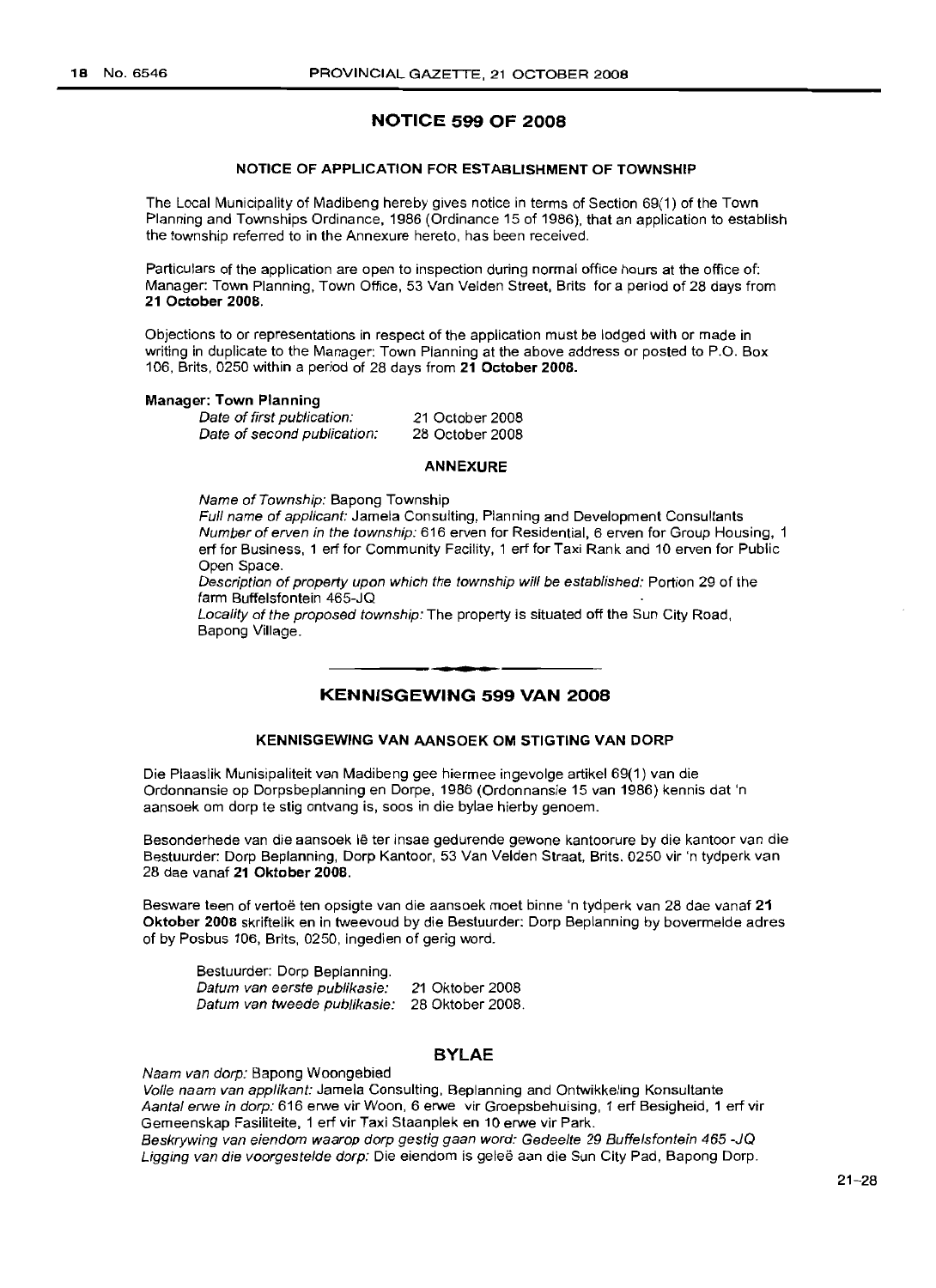# **LOCAL AUTHORITY NOTICES PLAASLIKE BESTUURSKENNISGEWINGS**

### **PLAASLIKE BESTUURSKENNISGEWING 442**

WET OP OPHEFFING VAN BEPERKINGS, 1967

### DIE OPHEFFING VAN TITEL VOORWAARDES VAN VERSKILLENDE GEDEELTES VAN DIE PLAAS PAARDEKRAAL 279 J.Q. NOORD WES PROVINSIE

Hierby word ooreenkomstig die bepalings van artikel 2(1) van die Wet op Opheffing van Beperkings, 1967 (Wet No. 84 van 1967) bekend gemaak dat die Premier die opheffing van die volgende beperkende voorwaardes goedgekeur het:

### 1. Akte van Transport: T *99769/2001*

- A. Paragraaf 7: Restant van Gedeelte 17 van die plaas Paardekraal 279 J.Q, Beperkende Voorwaardes: A 1 tot 9, A 11 en B.
- B. Paragraaf 11: Restant van Gedeelte 37 ('n gedeelte van Gedeelte 17) van die plaas Paardekraal 279 J. Q Beperkende Voorwaardes: A(a) en (b) (A in sy geheel), C en D
- C Paragraaf 9: Restant van Gedeelte 38 ('n gedeelte van Gedeelte 17) van die plaas Paardekraal 279 J.Q Beperkende Voorwaardes 1(a) tot (i) en 1(k) en 2
- D Paragraaf 6: Restant van Gedeelte 43 ('n gedeelte van Gedeelte 30) van die plaas Paardekraal J.Q Beperkende Voorwaardes: 1(a) tot (c), 2(a) en (b), 5 en 6
- E Paragraaf 8: Restant van Gedeelte 47 ('n gedeelte van Gedeelte 18) van die plaas Paardekraal J.Q Beperkende Voorwaardes: 1(a) tot (k), 1(m) en 2
- F Paragraaf 10: Gedeelte 56 ('n gedeelte van Gedeelte 38) van die plaas Paardekraal 279 J.Q Beperkende Voorwaardes 1() tot (i), 3 en 4
- G Paragraaf 39: Gedeelte 76 ('n gedeelte van Gedeelte 22) van die plaas Paardekraal 279 J.Q Beperkende Voorwaardes: A (1) tot (j), C en D
- H Paragraaf 20: Gedeelte 20 van die plaas Paardekraal 279 J.Q Beperkende Voorwaardes: C(a) tot (i), Den E

### 2. Akte van Transport: T *66566/2004*

- A. Paragraaf 2: Restant van Gedeelte 31 van die plaas Paardekraal 279 J.Q Beperkende Voorwaardes: A (1) en B
- B Paragraaf 5: Gedeelte 48 ('n gedeelte van Gedeelte 43) van die plaas Paardekraal 279 J.Q Beperkende Voorwaardes: A (1) tot (3), B, E en F
- C Paragraaf 3: Gedeelte 57 ('n gedeelte van Gedeelte 31) van die plaas Paardekraal 279 J.Q Beperkende Voorwaardes: A en B(2)
- D Paragraaf 4: Gedeelte 72 van die plaas Paardekraal 279 J.Q Beperkende Voorwaardes: A 1(a) tot (i), C en D
- E Paragraaf 7: Restant van Gedeelte 77 van die plaas Paardekraal 279 I.Q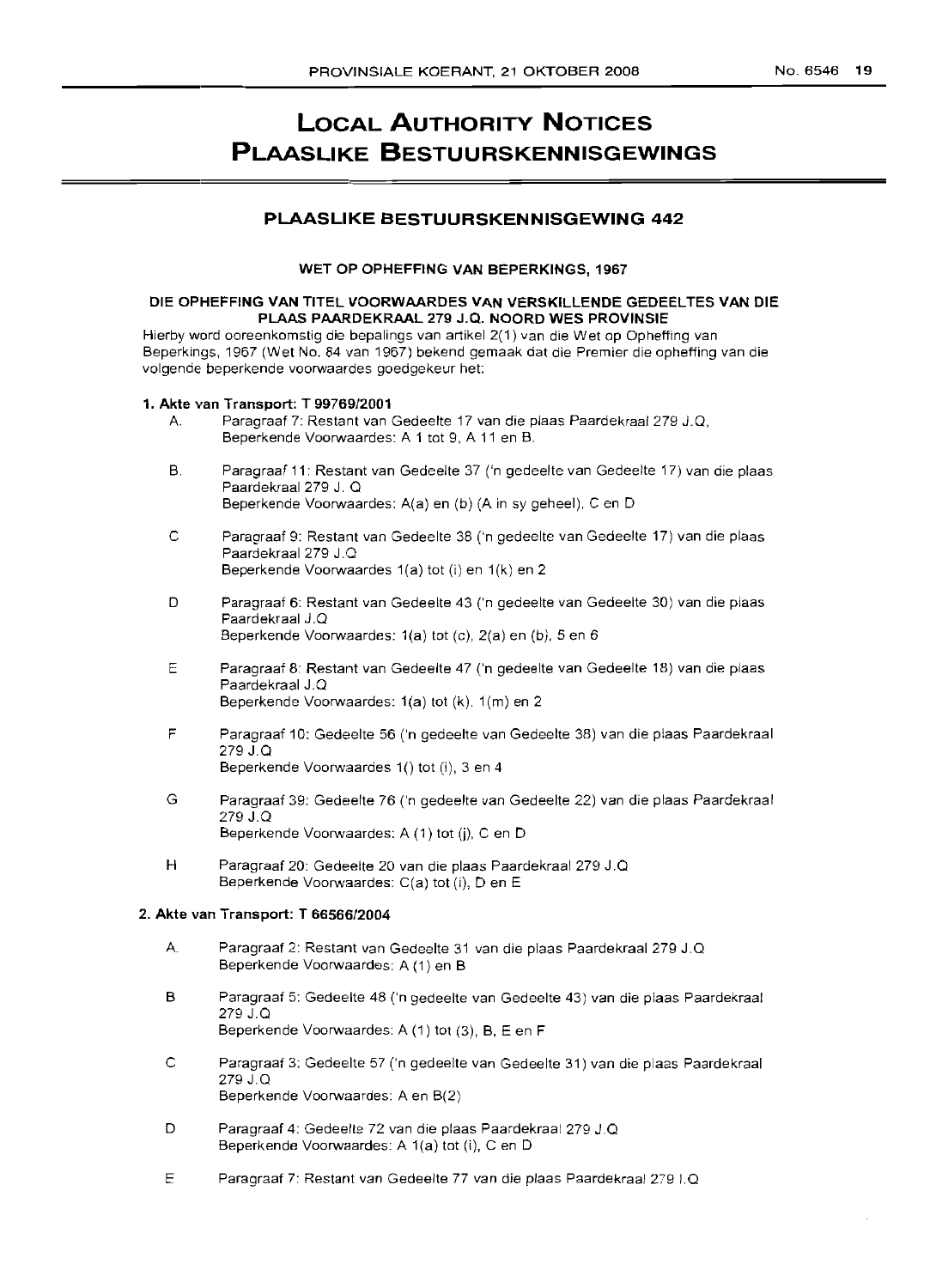Beperkende Voorwaardes: A 1 tot 5, B, C1 tot 2, F en G

F Paragraaf 1: Gedeelte 73 van die plaas Paardekraal 279 J.Q Beperkende Voorwaardes: A en C

#### 3. Akte van Transport: T 115341/2003

- A Paragraaf 1: Gedeelte 74 van die plaas Paardekraal 279 J.Q Beperkende Voorwaardes: A (1) en B
- B Paragraaf 2: Gedeelte 75 van die plaas Paardekraal 279 J.Q Beperkende Voorwaarde: A

GO 15/4/2/1/40/39

### **LOCAL AUTHORITY NOTICE 442**

.**- .**

#### REMOVAL OF RESTRICTIONS ACT, 1967

### REMOVAL OF RESTRICTIONS OF VARIOUS PORTIONS OF THE FARM PAARDEKRAAL 279 J.Q

It is hereby notified in terms of section 2(1) of the Removal of Restrictions Act, 1967, (Act No. 84 of 1967) that the Premier has approved the removal of the following restrictive conditions:

#### 1. Deed of Transfer: T *99769/2001*

- C. Paragraph 7: Remainder of Portion 17 of the farm Paardekraal 279 J.Q, Restrictions: A 1 to 9, A 11 and B.
- D. Paragraph 11: Remainder of Portion 37 (a portion of Portion 17) of the farm Paardekraal 279 J. Q Restrictions: A(a) and (b) (A as a whole), C and D
- C Paragraph 9: Remainder of Portion 38 (a portion of Portion 17) of the farm Paardekraal 279 J.Q Restrictions 1(a) to (i) and 1(k) and 2
- D Paragraph 6: Remainder of Portion 43 (a portion of Portion 30) of the farm Paardekraal J.Q Restrictions: 1(a) to (c), 2(a) and (b), 5 and 6
- E Paragraph 8: Remainder of Portion 47 (a portion of Portion 18) of the farm Paardekraal J.Q Restrictions: 1(a) to (k), 1(m) and 2
- F Paragraph 10: Portion 56 (a portion of Portion 38) of the farm Paardekraal 279 J.Q Restrictions:  $1()$  to (i), 3 and 4
- G Paragraph 39: Portion 76 (a portion of Portion 22) of the farm Paardekraal 279 J.Q Restrictions:  $A(1)$  to (j),  $C$  and  $D$
- H Paragraph 20: Portion 20 of the farm Paardekraal 279 J.Q Restrictions: C(a) to (i), D and E

### 2. Deed of Transfer: T *66566/2004*

B. Paragraph 2: Remainder of Portion 31 of the farm Paardekraal 279 J.Q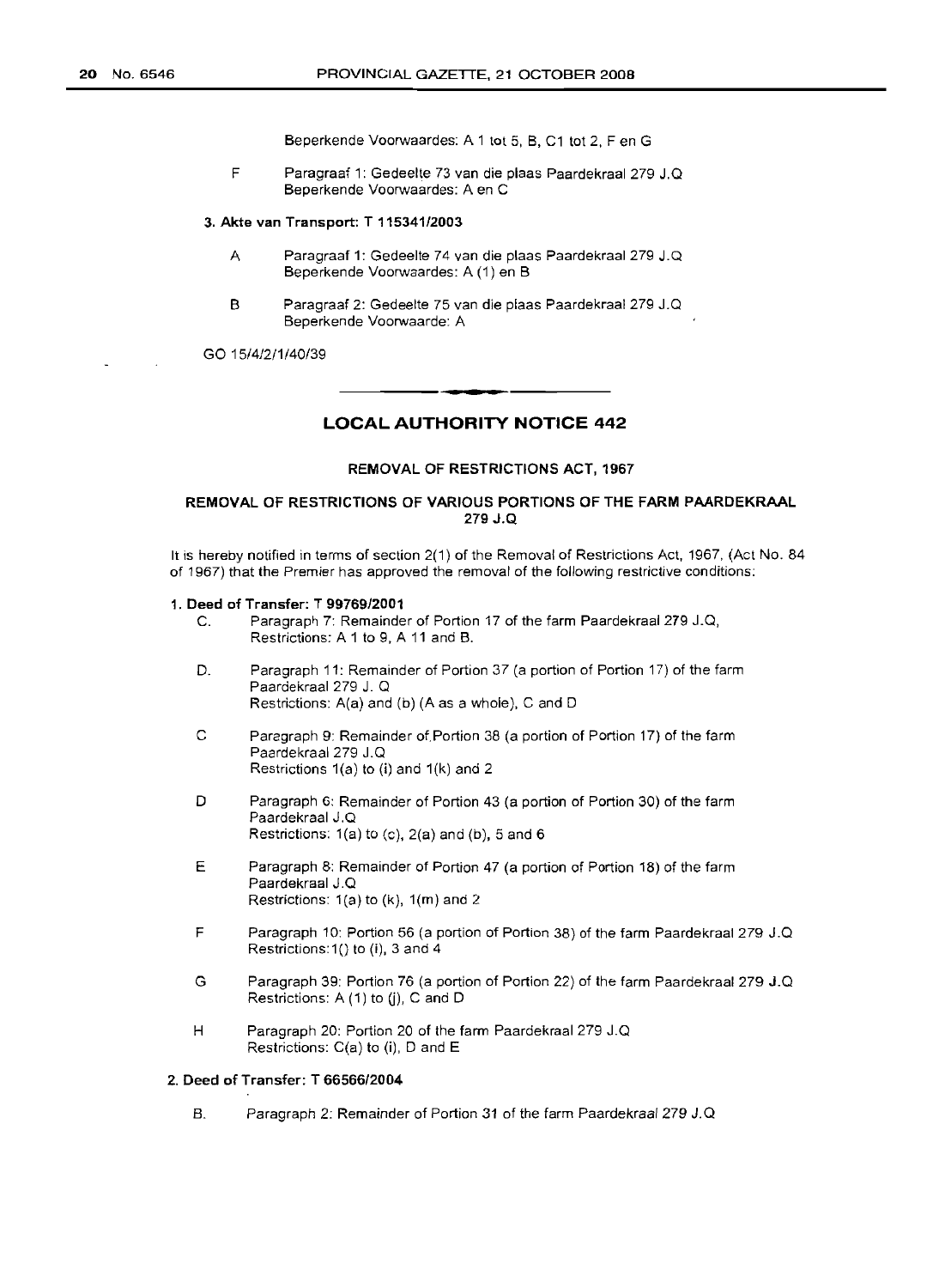Restrictions: A (1) and B

- B Paragraph 5: Portion 48 (a portion of Portion 43) of the farm Paardekraal 269 J.Q Restrictions: A (1) to (3), B, E and F
- C Paragraph 3: Portion 57 (a portion of Portion 31) of the farm Paardekraal 279 J.Q Restrictions: A and B(2)
- D Paragraph 4: Portion 72 of the farm Paardekraal 279 J.Q Restrictions: A  $1(a)$  to (i), C and D
- E Paragraph 7: Rernamder of Portion 77 of the farm Paardekraal 279 I.Q Restrictions: A 1 to 5, B, C1 to 2, F and G
- F Paragraph 1: Portion 73 of the farm Paardekraal 279 J.Q Restrictions: A and C

### 3. **Deed of Transfer: T 115341/2003**

- A Paragraph 1: Portion 74 of the farm Paardekraal 279 J.Q Restrictions: A (1) and B
- B Paragraph 2: Portion 75 of the farm Paardekraal 279 J.Q Restriction: A

GO 15/4/2/1/40/39

21-28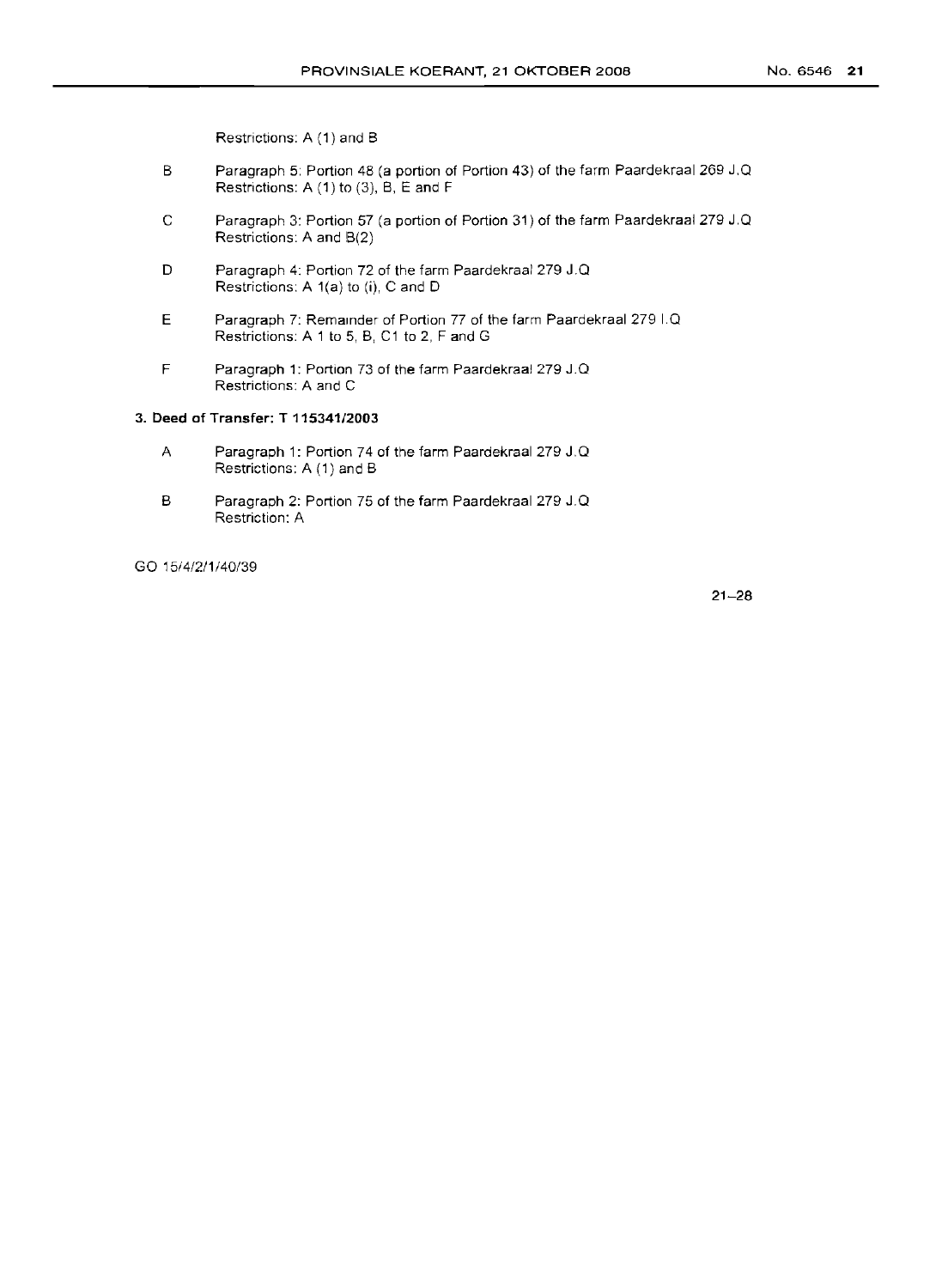### **LOCAL AUTHORITY NOTICE 450**

### CITY OF MATLOSANA

### DECLARATION AS APPROVED TOWNSHIP

In terms of section 103 of the Town Planning and Townships Ordinance, 1986 (Ordinance 15 of 1986), the City of Matlosana hereby declares Flamwood Extension 30 Township (District Klerksdorp) to be an approved township subject to the conditions set out in the schedule hereto.

#### **SCHEDULE**

CONDITIONS UNDER WHICH THE APPLICATION FOR TOWNSHIP ESTABLISHMENT IN TERMS OF THE PROVISIONS OF CHAPTER III (PART C) OF THE TOWN PLANNING AND TOWNSHIPS ORDINANCE (ORDINANCE 15 OF 1986) ON THE REMAINDER OF PORTION 380 OF THE FARM ELANDSHEUVEL NO. 402- IP, NORTH WEST PROVINCE BY NATURAL ECHO INVESTMENTS 11 (PROPRIETARY) LIMITED NO. *2003/010962/07* (HEREINAFTER REFERRED TO AS THE TOWNSHIP APPLICANT) AND BEING THE REGISTERED OWNER OF THE LAND, HAS BEEN APPROVED.

#### 1. CONDITIONS OF ESTABLISHMENT

(1) NAME

The name of the township shall be Flamwood Extension 30.

(2) LAYOUT / DESIGN

The township shall consist of erven and streets as indicated on General Plan SG No. *2850/2008.*

(3) REMOVAL, REPOSITIONING, MODIFICATION OR REPLACEMENT OF EXISTING POST OFFICE- 1 TELKOM PLANT

If, by reason of the establishment of the township, it should become necessary to remove, reposition, modify or replace any existing Post Office- 1Telkom plant, the cost thereof shall be borne by the township applicant.

(4) REMOVAL, REPOSITIONING, MODIFICATION OR REPLACEMENT OF EXISTING MUNICIPAL SERVICES

If, by reason of the establishment of the township, it should become necessary to remove, reposition, modify or replace any existing municipal services, the cost thereof shall be borne by the township applicant or as agreed to between the Council and the applicants.

(5) ENVIRONMENTAL MANAGEMENT

The township applicant must ensure that all conditions imposed by the Department of Agriculture, Conservation and Environment in terms of the Record of Decision (ROD) (EIA287/2004NW) issued by the said Department on 27 November 2006 are adhered to.

- (6) HOME OWNERS ASSOCIATION
	- (a) A Home Owners Association or similar institution must be established in terms of the provisions of Section 21 of the Companies Act, 1973 (Act 61 of 1973) which Association shall bear full responsibility for the functioning and proper maintenance of the "access erf' (Erf 2122) which erf shall be transferred to the Home Owners Association or similar institution.
	- (b) None of the erven within the township area or the subdivided portions or consolidation thereof may be transferred to buyers prior to such buyer becoming a member of the Home Owners Association as mentioned in sub-paragraph (a) above. This is a compulsory membership and must be registered as a condition against the Title Deeds of the mentioned erven and subdivided portions or consolidation thereof.
- 2. CONDITIONS TO BE COMPLIED WITH BEFORE THE ERVEN IN THE TOWNSHIP BECOME REGISTRABLE

INSTALLATION AND PROVISION OF SERVICES

The township applicant shall install and provide all internal and external engineering services in or for the township, as provided for in the service agreement.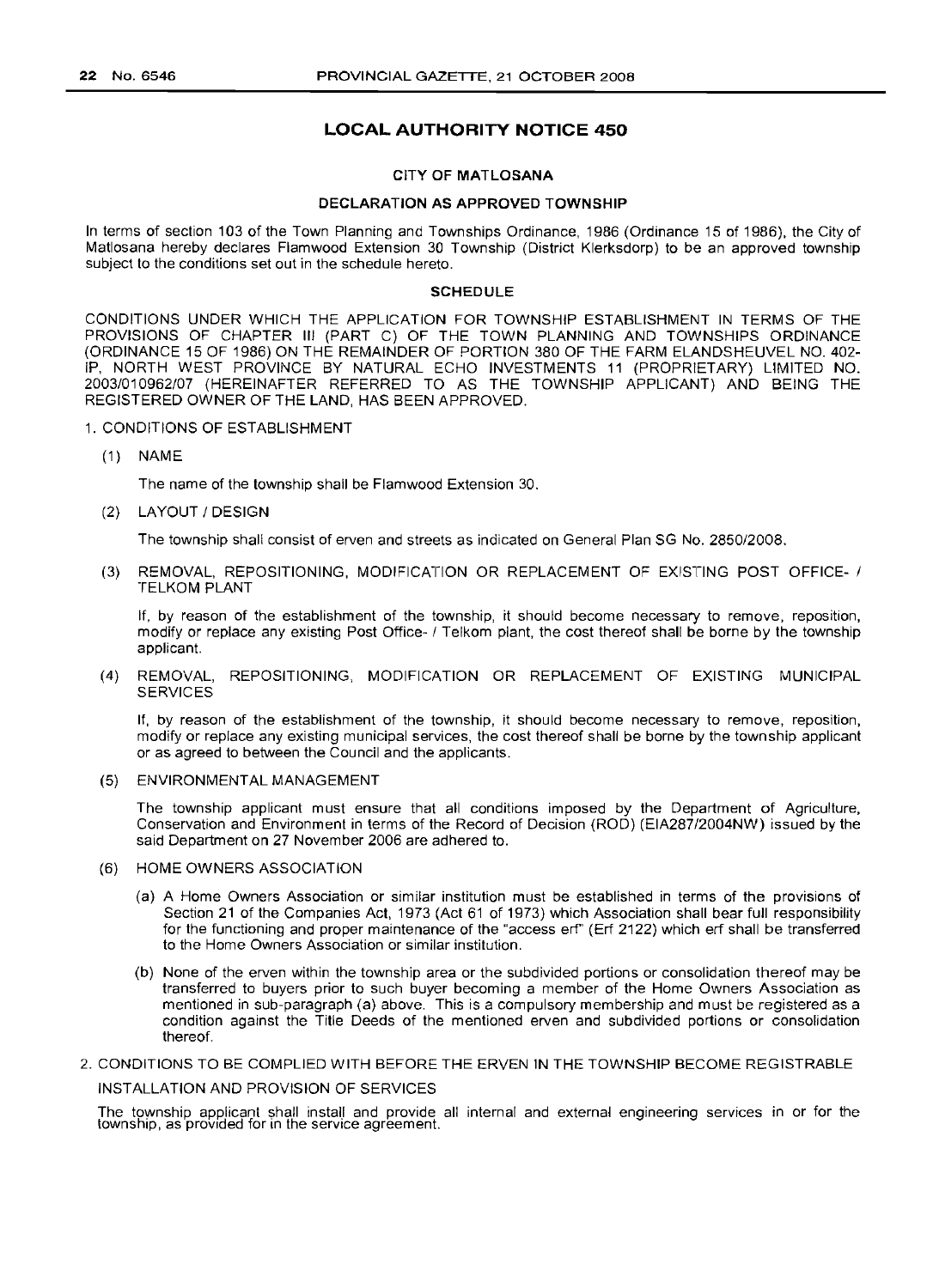### 3. CONDITIONS OF TITLE

(1) DISPOSAL OF EXISTING CONDITIONS OF TITLE

All erven shall be made subject to existing conditions and servitudes, if any, including the reservation of rights to minerals and real rights. but excluding-

- (a) the following condition which has lapsed through fulfilment of condition:
	- "D. Subject to the following Conditions imposed by the Controlling Authority in terms of Act 21 of 1940, namely:
		- (a) Except with the written approval of the Controlling Authority-
			- (i) the land may not be subdivided,
			- (ii) the land shall be used solely for residential and agricultural purposes. The number of buildings on the land, or on any duly approved subdivision thereof, shall not exceed one residence together with such outbuildings as are ordinarily required to be used in connection therewith, and such further buildings and structures as may be required for purposes of agriculture.
			- (iii) no store or place of business or industry whatsoever may be opened or conducted on the land.
			- (iv) No buildings or any structure whatsoever may be erected within a distance of 94,46 metres from the centre line of a public road.
		- (b) In the event of the land being laid out as a settlement or township or being included in an existing township or being consolidated with other land the conditions set out in clauses (i) to (iv) of paragraph (a) shall, with the written consent of the Controlling Authority, lapse."
	- (b) Onderworpe aan 'n reg van weg ten gunste van die Algemene Publiek soos aangedui deur die fiquur a.b.c.d.C.D.E op kaart nr A438/50 geheg aan Akte van Transport No 7603/1970, soos meer volledig sal blyk uit Notariele Akte Nr 530/15S.
	- (c) Entitled to a servitude of right of way measuring 2768 metres over the Remaining Extent of said Portion C of the farm, measuring as such 846,4363 hectares as transferred by Partition Title No. 5379/1914 dated 27 July 1914, as will more fully appear from the diagram framed by Surveyor HLM Leibbrandt in March 1914, annexed to aforesaid Partition Title No. 5379/1914."
- 4. CONDITIONS IMPOSED IN TERMS OF THE PROVISIONS OF THE TOWN PLANNING AND TOWNSHIPS ORDINANCE, 1986 (ORDINANCE 15 OF 1986)
	- (a) All erven
		- (i) The erf is subject to a servitude, 2 metres wide along any two boundaries in favour of the local authority for sewerage and other service purposes and, in the case of a panhandle erf, an additional servitude for service purposes 2 metres wide across the access portion of the erf, if and when required by the local authority: Provided that the local authority may relax or grant exemption from the required servitudes.
		- (ii) No building or other structure shall be erected within the aforesaid servitude areas and no large-rooted trees shall be planted within the area of such servitude or within 1 metre thereof.
		- (iii) The local authority shall be entitled to deposit temporarily on the land adjoining the aforesaid servitude such material as may be excavated by it during the course of the construction, maintenance or removal of such sewerage mains and other works as it in its discretion, may deem necessary and shall further be entitled to reasonable access to the said land for the aforesaid purpose, subject to any damage done during the process of the construction, maintenance or removal of such sewerage mains and other works being made good by the local authority.
	- (b) Erf 2089 is subject to a servitude 2,00 metre wide for municipal services as indicated on General Plan SG No. 2850/2008.
	- (c) Erf 2122 is subject to a servitude for access and municipal services as indicated on General Plan SG No. 2850/2008.

### **M.M. Moadira, Municipal Manager**

Civic Centre, Bram Fischer Street, P.O. Box 99, Klerksdorp, 2570 Notice number: 312/2008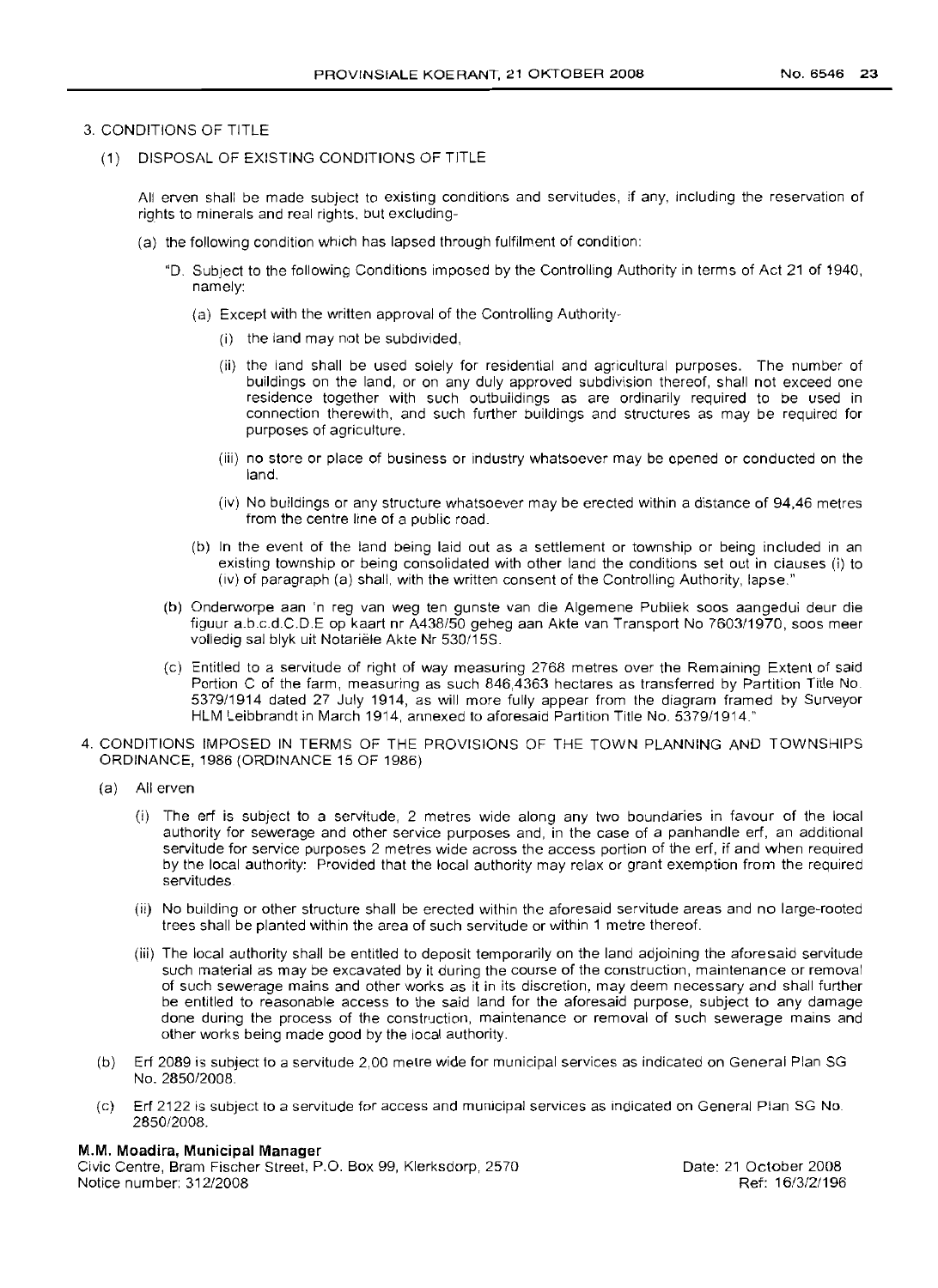### **PLAASLIKE BESTUURSKENNISGEWING 450**

#### **PLAASLIKE BESTUURSKENNISGEWING**

### **CITY OF MATLOSANA**

### **VERKLARING TOT GOEDGEKEURDE DORP**

Ingevolge artikel 103 van die Ordonnansie op Dorpsbeplanning en Dorpe, 1986 (Ordonnansie 15 van 1986) verklaar die Stadsraad *van* Matlosana hierby die dorp Flamwood Uitbreiding 30 (Distrik Klerksdorp) tot 'n goedgekeurde dorp onderworpe aan die voorwaardes uiteengesit in die bygaande skedule.

#### **SKEDULE**

VOORWAARDES WAARONDER DIE AANSOEK OM DORPSTIGTING INGEVOLGE DIE BEPALINGS VAN HOOFSTUK III (DEEL C) VAN DIE ORDONNANSIE OP DORPSBEPLANNING EN DORPE (ORDONNANSIE 15 VAN 1986) OP DIE RESTERENDE GEDEELTE VAN GEDEELTE 380 VAN DIE PLAAS ELANDSHEUVEL NO. 402-IP, NOORDWES PROVINSIE DEUR NATURAL ECHO INVESTMENTS 11 (EIENDOMS) BEPERK 2003/010962/07, (HIERNA DIE DORPSTIGTER GENOEM) EN SYNDE DIE GEREGISTREERDE EIENAAR VAN DIE GROND, GOEDGEKEUR IS.

#### 1. STIGTINGSVOORWAARDES

(1) NAAM

Die naam van die dorp sal wees Flamwood Uitbreiding 30.

### (2) UITLEG / ONTWERP

Die dorp sal bestaan uit erwe en strate soos aangedui op Aigemene Plan LG No. *2850/2008.*

(3) VERWYDERING, VERPLASING, MODIFISERING OF DIE VERVANGING VAN BESTAANDE POSKANTOOR- / TELKOM UITRUSTING

Indien dit as gevolg van die stigting van die dorp nodig word om enige bestaande Poskantoor- / Telkom uitrusting te verwyder, te verplaas, te modifiseer of te vervang moet die koste daarvan deur die dorpstigter gedra word.

(4) VERWYDERING, VERPLASING, MODIFISERING OF DIE VERVANGING VAN BESTAANDE MUNISIPALE DIENSTE

Indien dit as gevolg van die stigting van die dorp nodig word om enige bestaande munisipale dienste te verwyder, te verplaas, te modifiseer of te vervang moet die koste daarvan deur die dorpstigter gedra word.

### (5) OMGEWINGSBESTUUR

Die dorpstigter moet toesien dat aile voorwaardes opqele deur die Departement van Landbou, Bewaring en Omgewingsake ingevolge die "Record-of-Decision (ROD)" (EIA287/2004NW) uitgereik deur die voorgenoemde Departement op 27 November 2006 nagekom word.

#### (6) HUISEIENAARSVERENIGING

- (a) 'n Huiseienaarsvereniging of soortgelyke instelling moet gestig word ingevolge die bepalings van Artikel 21 van die Wet op Maatskappye, 1973 (Wet 61 van 1973) welke Vereniging volle verantwoordelikheid sal dra vir die funksionering en behoorlike instandhouding van die "toegangserf' (Erf 2122) welke erf oorgedra sal word aan die Huiseienaarsvereniging of soortgelyke instelling.
- (b) Geen van die erwe binne die dorpsgebied of die onderverdeelde gedeeltes of konsolidasie daarvan mag oorgedra word aan kopers alvorens sodanige koper 'n lid van die Huiseienaarsvereniging soos gemeld in sub-paragraaf (a) hierbo geword het. Hierdie is 'n verpligte lidmaatskap en moet geregistreer word as 'n voorwaarde teen die Titelaktes *van* die vermelde erwe en onderverdeelde gedeeltes of konsolidasie daarvan.
- 2. VOORWAARDES WAARAAN VOLDOEN MOET WORD VOOR DIE ERWE IN DIE DORP REGISTREERBAAR WORD

### INSTALLASIE EN VOORSIENING VAN DIENSTE

Die dorpstigter moet aile interne en eksterne ingenieursdienste in of vir die dorp installeer en voorsien ooreenkomstig die diensteooreenkoms.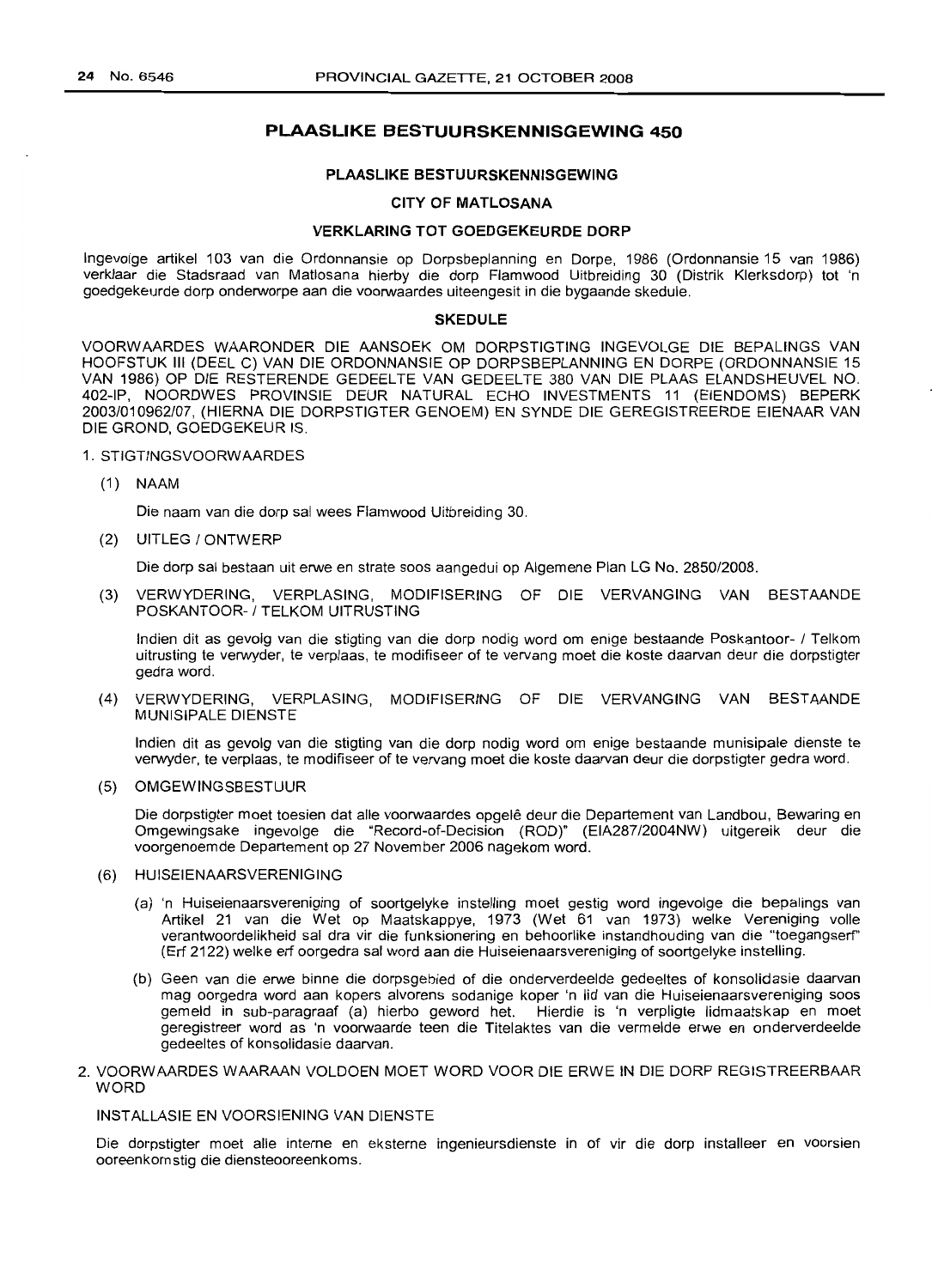### 3. TITELVOORWAARDES

(1) BESKIKKING OOR BESTAANDE TITELVOORWAARDES

Aile erwe sal onderworpe gestel word aan bestaande voorwaardes en serwitute, indien daar is, met inbegrip van die reservering van mineraleregte en saaklike regte, maar uitgesonderd-

- (a) die volgende voorwaarde wat verval het deur vervulling:
	- "D. Subject to the following conditions imposed by the Controlling Authority in terms of Act 21 of 1940, namely:
		- (a) Except with the written approval of the Controlling Authority-
			- (i) the land may not be subdivided,
			- (ii) the land shall be used solely for residential and agricuitural purposes. The number of buildings on the land, or on any duly approved subdivision thereof, shall not exceed one residence together with such outbuildings as are ordinarily required to be used in connection therewith. and such further buildings and structures as may be required for purposes of agriculture.
			- (iii) no store or place of business or industry whatsoever may be opened or conducted on the land.
			- (iv) No buildings or any structure whatsoever may be erected within a distance of 94,46 metres from the centre line of a public road.
		- (b) In the event of the land being laid out as a settlement or township or being included in an existing township or being consolidated with other land the conditions set out in clauses (i) to (iv) of paragraph (a) shall, with the written consent of the Controlling Authority, lapse."
	- (b) Onderworpe aan 'n reg van weg ten gunste van die Algemene Publiek soos aangedui deur die figuur a.b.c.d.CD.E op kaart nr A438/50 geheg aan Akte van Transport No 7603/1970, soos meer volledig sal blyk uit Notariele Akte Nr 530/15S.
	- (c) Entitled to a servitude of right of way measuring 2768 metres over the Remaining Extent of said Portion C of the farm, measuring as such 846,4363 hectares as transferred by Partition Title No. 5379/1914 dated 27 July 1914, as will more fully appear from the diagram framed by Surveyor HLM Leibbrandt in March 1914, annexed to aforesaid Partition Title No. 5379/1914."
- 4. VOORWAARDES OPGELe KRAGTENS DIE BEPALINGS VAN DIE ORDONNANSIE OP DORPSBEPLANNING EN DORPE, 1986 (ORDONNANSIE 15 VAN 1986)
	- (a) ALLE ERWE
		- (i) Die erf is onderworpe aan 'n serwituut, 2 meter wyd langs enige twee grense ten gunste van die plaaslike owerheid vir riool- en ander dienste doeleindes en, in die geval van 'n pypsteelerf, 'n addisionele serwituut van 2 meter wyd, vir dienste doeleindes, oor die toegangsdeel van die erf, indien en wanneer deur die plaaslike owerheid benodig: Met dien verstande dat die plaaslike owerheid hierdie vereiste serwitute mag verslap of vrystelling daarvan verleen.
		- (ii) Geen gebou of ander struktuur mag opgerig word binne die bogenoemde serwituutgebied nie en geen grootwortelbome mag in die gebied van sodanige serwituut of binne 1 meter daarvan geplant word nie.
		- (iii) Die plaaslike owerheid is daarop geregtig om tydelik op die grond aangrensend aan die voorgenoemde serwituutgebied, sodanige materiaal te stort as wat uitgegrawe mag word in die loop van die konstruksie, onderhoud of verwydering van sodanige hoofrioolleidings of ander werk as wat hy na sy oordeel nodig ag en is voorts geregtig op redelike toegang tot genoemde grond vir bogenoemde doel, onderworpe daaraan dat enige skade aangerig tydens die proses van konstruksie, instandhouding of verwydering van sodanige hoofrioolleidings en ander werk, goed te maak deur die plaaslike owerheid
	- (b) Erf 2089 is onderworpe aan 'n serwituut 2,00 meter wyd vir munisipale doeleindes soos op die Aigemene Plan LG No. 2850/2008 aangedui.
	- (c) Erf 2122 is onderworpe aan 'n serwituut vir toegang en munisipale dienste soos op die Aigemene Plan LG No. 2850/2008 aangedui.

#### M.M. Moadira, Munisipale Bestuurder

Burgersentrum, Bram Fischerstraat, Posbus 99, Klerksdorp, 2570 Kennisgewingnommer: 312/2008

Datum: 21 Oktober 2008 Verw: 16/3/2/196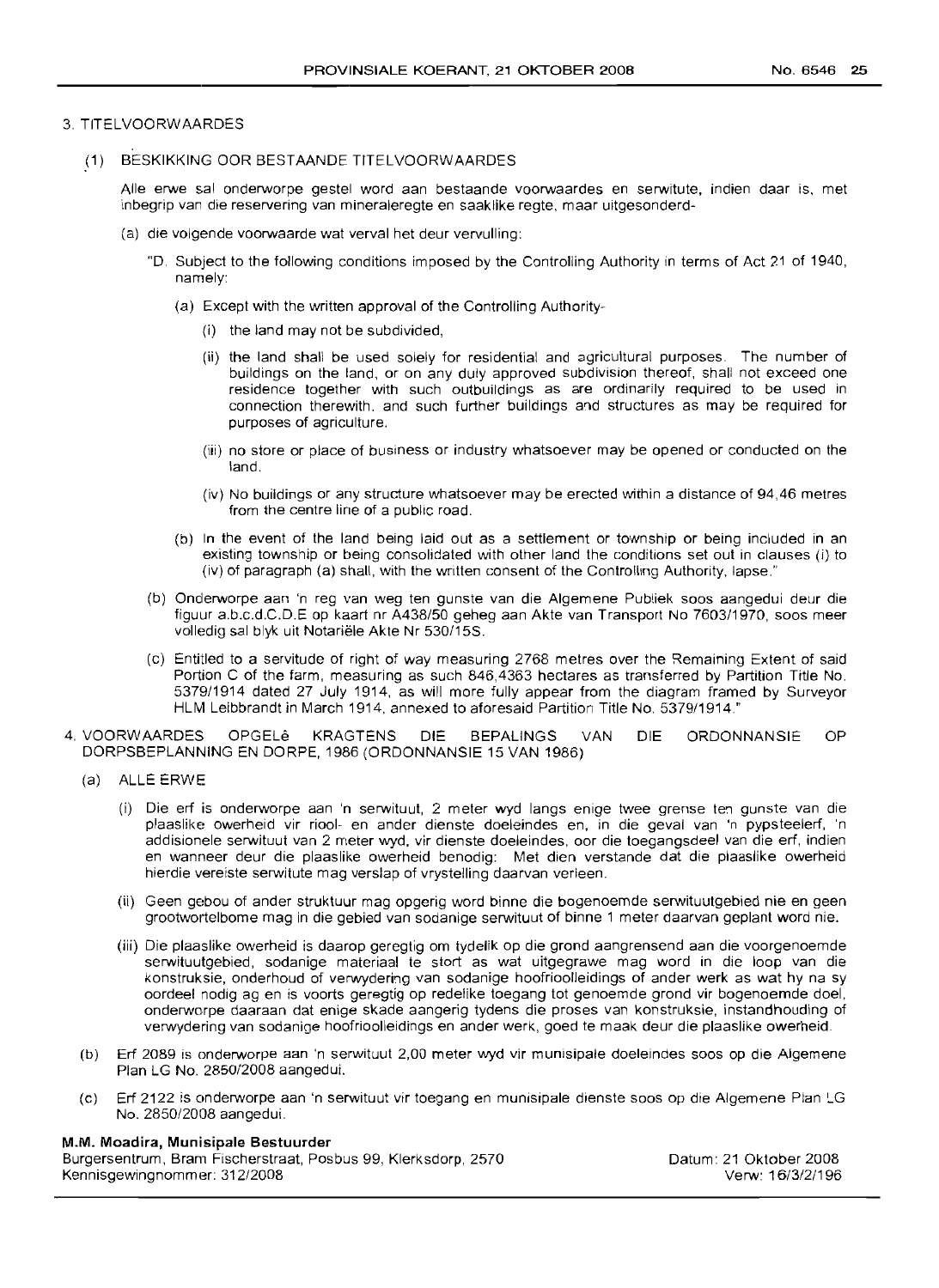### **LOCAL AUTHORITY NOTICE 443**

#### **MERAFONG CITY LOCAL MUNICIPALITY**

### NOTICE OF APPLICATION FOR THE ESTABLISHMENT OF A TOWNSHIP

The Merafong City Local Municipality hereby gives notice in terms of section 69 (6) (a) read in conjunction with section 96 (3) of the Town-planning and Townships Ordinance, 1986 (Ordinance 15 of 1986), that application to establish the township referred to in the Annexure hereto, has been received.

Particulars of the application is open to inspection during normal office hours at Merafong City Local Municipality, Municipal Building, Room G21, Halite Street, Carletonville, for a period of 28 (twenty-eight) days from 28 October 2008.

Objections to or representations in respect of the application must be lodged with or made in writing and in duplicate to the Municipal Manager at the above address or PO Box 3, Carletonville, 2500, within a period of 28 (twenty-eight) days from 28 October 2008.

#### **ANNEXURE**

#### Name of township: **Fochville Extension** 8.

Full name of applicant: Hunter, Theron Inc.

Number of erven in proposed township:

1404 "Residential 1" erven.

2 "Special" erven for high density residential.

2 "Business 1" erven.

1 "Institutional" ert for place of instruction (school).

2 "Institutional" erven for places of public workship (church).

1 "Institutional" erf for place of instruction (crèche).

19 "Public Open Space" erven.

Public Streets.

Description of land on which township is to be established: Portion 16 (Portion of Portion 11) of the farm Kraalkop 147 I.Q.

Locality of proposed township: The site is located west of Fochville township, west of proposed township Fochville Extension 3, south of Fochville Extension 7 and north of Kokosi. More specifically, the site is located west of Du Plessis Street and north and adjacent to the extension of Church Street in the Kraalkop Farm Area. The site is located in the jurisdiction of Merafong City Local Municipality.

Authorised agent: C S Theron, Hunter, Theron Inc., PO Box 489, Florida Hills, 1716. Tel: (011) 472-1613. Fax: (011) 472-3454. E-mail: nita@huntertheron.co.za

### **PLAASLIKE BESTUURSKENNISGEWING 443**

**•**

### **PLAASLIKE MlINISIPALITEIT VAN MERAFONG STAD**

### KENNISGEWING VAN AANSOEK OM DIE STIGTING VAN DORP

Die Plaaslike Munisipaliteit van Merafong Stad gee hiermee ingevolge artikel 69 (6) (a) saamgelees met artikel 96 (3) van die Ordonnansie op Dorpsbeplanning en Dorpe, 1986 (Ordonnansie 15 van 1986), kennis dat 'n aansoek om die dorp te stig, in die Bylaag hierby genoem, ontvang is.

Besonderhede van die aansoek lê ter insae gedurende gewone kantoorure by die Plaaslike Munisipaliteit van Merafong, Munisipale Gebou, Kamer G21, Halite Street, Carletonville, vir 'n tydperk van 28 (agt-en-twintig) dae vanaf 28 Oktober 2008.

Besware teen of vertoë ten opsigte van die aansoek moet binne 'n tydperk van 28 (agt-en-twintig) dae vanaf 28 Oktober 2008, skriftelik en in tweevoud by bovermelde adres of Posbus 3, Carletonville, 2500, ingedien of gerig word.

### **BYLAE**

#### Naam van dorp: **Fochville Uitbreiding** B.

Volle naam van aansoeker: Hunter, Theron Ing.

Aantal erwe in voorgestelde dorp:

1 404 "Residensieel 1" erwe.

2 "Spesiale" erwe vir hoë digtheids residensiële ontwikkeling.

2 "Besigheid 1" erwe.

1 "Inrigting" ert vir 'n onderrigplek (skool).

2 "Inrigting" erwe vir godsdiensoefening (kerke).

1 "Inrigting" ert vir 'n onderrigplek (kleuterskool).

19 "Openbare Oopruimte" erwe.

Openbare Strate.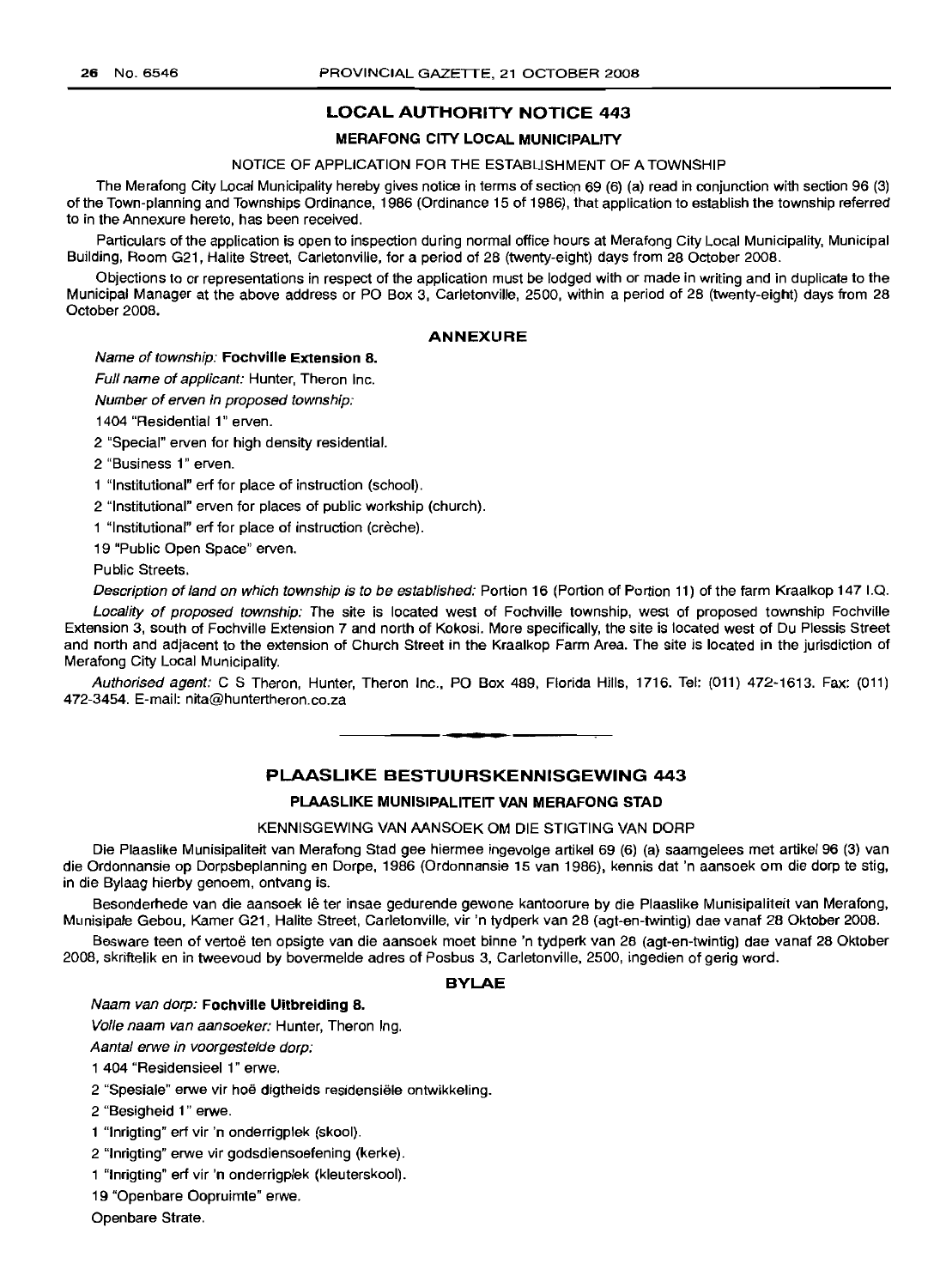Beskrywing van grond waarop dorp gestig staan te word: Gedeelte 16 (Gedeelte van Gedeelte 11) van die plaas Kraalkop 1471.0.

Ligging van voorgestelde dorp: Die voorgestelde dorp is geleë wes van Fochville dorp, wes van voorgestelde dorp Fochville Uitbreiding 3, suid van Fochville Uitbreiding 7 en noord van Kokosi. Meer spesifiek, is die voorgestelde dorp gelee wes van Du Plessisstraat en noord en aanliggend aan die verlenging van Churchstraat in die Kraalkop area. Die voorgestelde dorp is in die jurisdiksie van die Plaaslike Munisipaliteit van Merafong Stad geleë.

Gemagtigde agent: Mnr C S Theron, Hunter, Theron Ing, Posbus 489, Florida Hills, 1716. Tel: (011) 472-1613. Faks: (011) 472-3454. E-mail: nita@huntertheron.co.za

21-28

### **LOCAL AUTHORITY NOTICE 444**

### **RUSTENBURG AMENDMENT SCHEME 491**

Notice is hereby given in terms of the provisions of section 57 (1) (a) of the Town-planning and Township Ordinance, 1986, that the Rustenburg Local Municipality has approved the amendment of the Rustenburg Land Use Management Scheme, 2005, by the rezoning of Portion 2 of Erf 1308, Rustenburg, from "Residential 1" to "Business 2".

Map 3 and scheme clauses of the amendment scheme are filed with the Regional Director, North West Provincial Administration, Private Bag X1213, Potchefstroom, 2520, and the Municipal Manager, Room 620, Missionary Mpheni House, Beyers Naude Drive, Rustenburg, and are open for inspection at all reasonable times.

This amendment is known as Rustenburg Amendment Scheme 491 and shall come into operation on the date of the publication hereof.

#### **Mr A. BOSHOFF, Municipal Manager**

Missionary Mpheni House, PO Box 16, Rustenburg, 0300

### **PLAASLIKE BESTUURSKENNISGEWING 444**

.**- .**

### **RUSTENBURG-WYSIGINGSKEMA 491**

Kennis geskied hiermee ingevolge die bepalings van artikel 57 (1) (a) van die Ordonnansie op Dorpsbeplanning en Dorpe, 1986, dat die Rustenburg Plaaslike Munisipaliteit die wysiging van die Rustenburg Grondgebruiksbeheerskema, 2005, goedgekeur het deur die hersonering van Gedeelte 2 van Erf 1308, Rustenburg, vanaf "Residensieel 1" tot "Besigheid 2".

Kaart 3 en die skemaklousules van die wysigingskema word in bewaring gehou deur die Streekdirekteur, Noordwes Provinsiale Administrasie, Privaatsak X1213, Potchefstroom, 2520, en die Munisipale Bestuurder, Kamer 620, Missionary Mpheni House, Beyers Naude Drive, Rustenburg, en is te aile redelike tye ter insae beskikbaar.

Hierdie wysiging staan bekend as Rustenburg-wysigingskema 491 en sal in werking tree op die datum van publikasie hiervan.

#### **Mnr. A. BOSHOFF, Munisipale Bestuurder**

Missionary Mpheni House, Posbus 16, Rustenburg, 0300

### **LOCAL AUTHORITY NOTICE 445**

### **MAFIKENG AMENDMENT SCHEME 1**

Notice is hereby given in terms of the provisions of section 9 (2) of the Cape Town-planning and Townships Ordinance, 1985 (Ordinance 15 of 1985) that the Mafikeng Local Municipality has approved the amendment of the Mafikeng Town-planning Scheme, 1998, by the rezoning of Portion 9540 of Erf 1317, Mafikeng, from "Residential 6" to "Special" for the purposes of an existing public road: Portions 9509, 9511, 9512, 9515, 9516, 9517, 9518, 9520-9530, 9532-9539 of Erf 1317, Mafikeng, from "Residential 6" to "Residential 30"; Portions 9513 and 9531 of Erf 1317, Mafikeng, from "Residential 6" to "Special" for the purposes of offices and "Residential 30"; Portion 9514 of Erf 1317, Mafikeng from "Residential 6" to "Special" for the purposes of a park and Portions 9328-9501 of Erf 1317, Mafikeng, for "Residential 6" erven.

Map 3 and the scheme clauses of the amendment scheme are filed with the Regional Director, North West Provincial Administration, Private Bag X1213, Potchefstroom, 2520, and the Municipal Manager, Municipal Offices, corner of Hector Petersen and University Drive, Mafikeng, and are open for inspection at all reasonable times.

This amendment is known as Mafikeng Amendment Scheme 1 and shall come into operation on the date of publication of this notice.

#### **Mr HENDRIK SMIT, Municipal Manager**

Municipal Offices, Private Bag X63, Mmabatho, 2735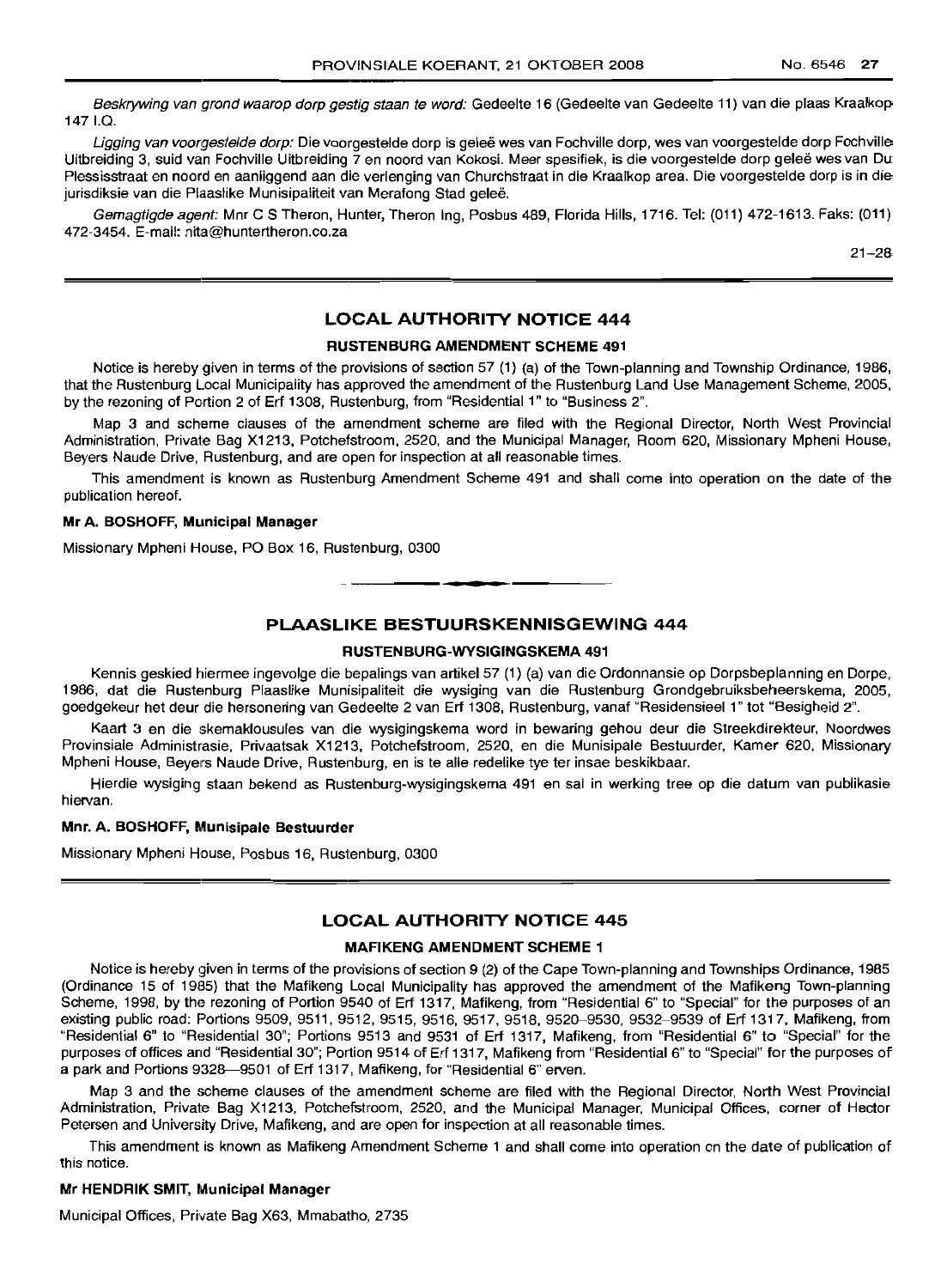### **PLAASLIKE BESTUURSKENNISGEWING 445**

#### **MAFIKENG-WYSIGINGSKEMA** 1

Kennis geskied hiermee ingevolge die bepalings van artikel 9 (2) van die Kaapse Ordonnansie op Dorpsbeplanning en Dorpe, 1985 (Ordonnansie 15 van 1985) dat die Mafikeng Plaaslike Munisipaliteit die wysiging van die Mafikeng-dorpsbeplanningskema, 1998, goedgekeur het deur die hersonering van Gedeelte 9540 van Erf 1317, Mafikeng, vanaf "ResidensieeI6" na "Spesiaal" vir doeleindes van 'n bestaande openbare pad; Gedeeltes 9509, 9511, 9512, 9515, 9516, 9517, 9518, 9520-9530, *9532-9539* van Erf 1317, Mafikeng, vanaf "Residensieel 6" na "Residensieel 30"; Gedeeltes 9513 en 9531 van Erf 1317, Mafikeng, vanaf "Residensieel 6" na "Spesiaal" vir doeleindes van kantore en "ResidensieeI30"; Gedeelte 9514 van Erf 1317, Mafikeng, vanaf "Residensieel 6" na "Spesiaal" vir doeleindes van 'n park en Gedeeltes 9328-9501 van Erf 1317, Mafikeng, vir "Residensieel 6" erwe.

Kaart 3 en die skemaklousules van die wysigingskema word in bewaring gehou deur die Streekdirekteur, Noordwes Provinsiale Administrasie, Privaatsak X1213, Potchefstroom, 2520, en die Munisipale Bestuurder, Munisipale Kantore, hoek van Hector Petersen en Universiteitsrylaan, Mafikeng, en is te aile redelike tye ter insae beskikbaar.

Hierdie wysiging staan bekend as Mafikeng-wysigingskema 1 en sal in werking tree op die datum van publikasie hiervan.

#### **Mnr. HENDRIK SMIT, Munisipale Bestuurder**

Munisipale Kantore, Privaatsak X63, Mmabatho, 2735

### **LOCAL AUTHORITY NOTICE 446**

### **MAFIKENG AMENDMENT SCHEME** 2

Notice is hereby given in terms of the provisions of section 9 (2) of the Cape Town-planning and Townships Ordinance, 1985 (Ordinance 15 of 1985) that the Mafikeng Local Municipality has approved the amendment of the Mafikeng Town-planning Scheme, 1998, by the rezoning of Portion 9502 of Erf 1317, Mafikeng, from "Residential 6" to "Special" for the purposes of a hotel.

Map 3 and the scheme clauses of the amendment scheme are filed with the Regional Director, North West Provincial Administration, Private Bag X1213, Potchefstroom, 2520, and the Municipal Manager, Municipal Offices, corner of Hector Petersen and University Drive, Mafikeng, and are open for inspection at all reasonable times.

This amendment is known as Mafikeng Amendment Scheme 2 and shall come into operation on the date of publication hereof.

### **Mr HENDRIK SMIT, Municipal Manager**

Municipal Offices, Private Bag X63, Mmabatho, 2735

### **PLAASLIKE BESTUURSKENNISGEWING 446**

.**- .**

#### **MAFIKENG-WYSIGINGSKEMA** 2

Kennis geskied hiermee ingevolge die bepalings van artikel 9 (2) van die Kaapse Ordonnansie op Dorpsbeplanning en Dorpe, 1985 (Ordonnansie 15 van 1985) dat die Mafikeng Plaaslike Munisipaliteit die wysiging van die Mafikeng-dorpsbeplanningskema, 1998, goedgekeur het deur die hersonering van Gedeelte 9502 van Erf 1317, Mafikeng, vanaf "Residensieel 6" na "Spesiaal" vir doeleindes van 'n hotel.

Kaart 3 en die skemaklousules van die wysigingskema word in bewaring gehou deur die Streekdirekteur, Noordwes Provinsiale Administrasie, Privaatsak X1213, Potchefstroom, 2520, en die Munisipale Bestuurder, Munisipale Kantore, hoek van Hector Petersen en Universiteitsrylaan, Mafikeng, en is te aile redelike tye ter insae beskikbaar.

Hierdie wysiging staan bekend as Mafikeng-wysigingskema 2 en sal in werking tree op die datum van publikasie hiervan.

#### **Mm. HENDRIK SMIT, Munisipale Bestuurder**

Munisipale Kantore, Privaatsak X63, Mmabatho, 2735

### **LOCAL AUTHORITY NOTICE 447**

#### **MAFIKENG AMENDMENT SCHEME 3**

Notice is hereby given in terms of the provisions of section 9 (2) of the Cape Town-Planning and Townships Ordinance, 1985 (Ordinance 15 of 1985) that the Mafikeng Local Municipality has approved the amendment of the Mafikeng Town-planning Scheme, 1998 by the rezoning of Portion 9503 of Erf 1317, Mafikeng, from "Residential 6" to "Business" for the purposes of commercial use; Portion 9504 of Erf 1317, Mafikeng, from "Residential 6" for "Business" for the purposes of a motor city; Portion 9505 of Erf 1317, Mafikeng, from "Residential 6" to "Business" for the purpose of a value centre and Portion 9542 of Erf 1317, Mafikeng, from "Residential 6" to "Special" for the purposes of an existing public road.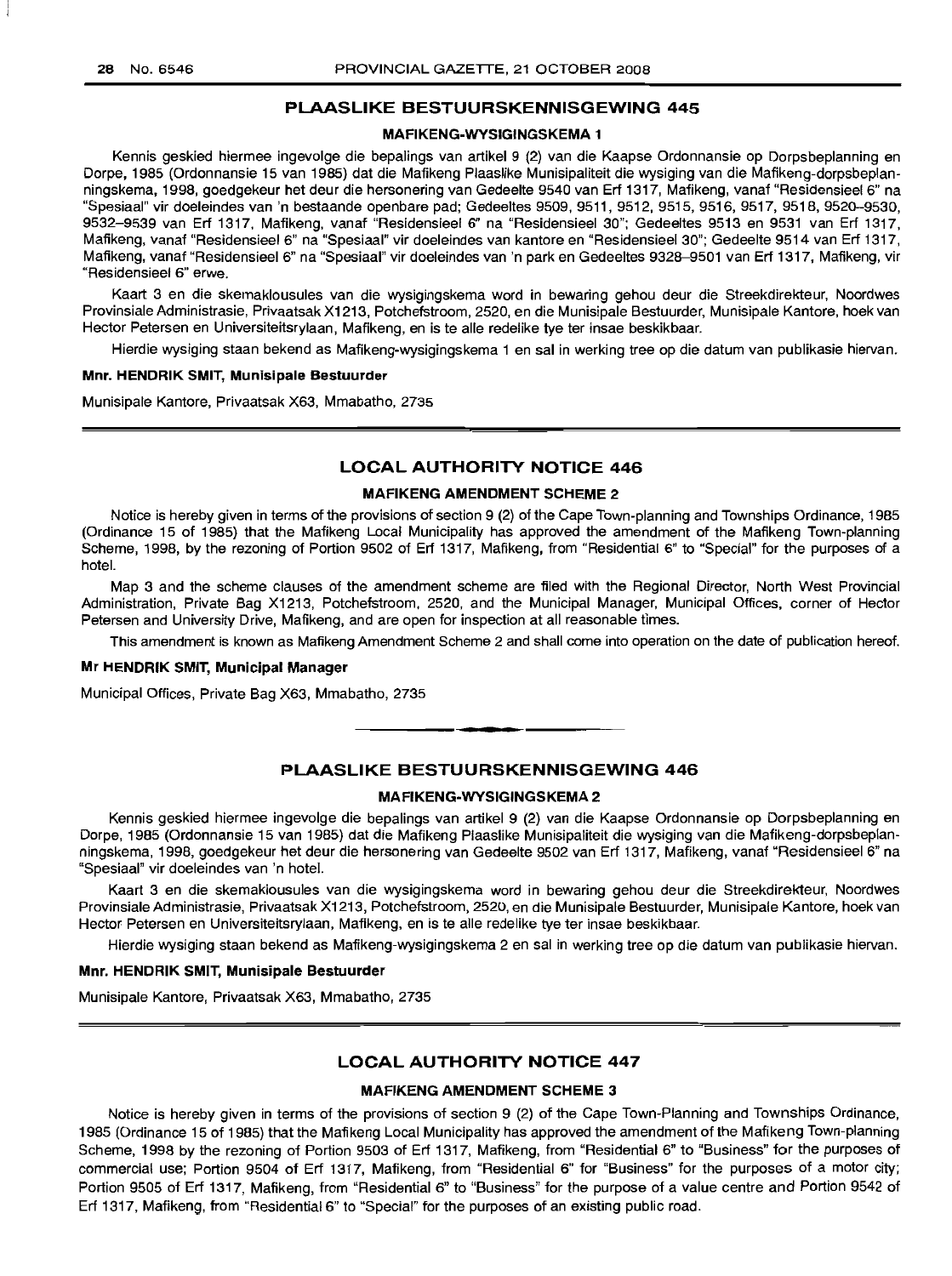Map 3 and scheme clauses of the amendment scheme are filed with the Regional Director: North West Provincial Administration, Private Bag X1213, Potchefstroom, 2520, and the Municipal Manager, Municipal Offices, corner of Hector Petersen and University Drive, Mafikeng, and are open for inspection at all reasonable times.

This amendment is known as Mafikeng Amendment Scheme 3 and shall come into operation on the date of the publication hereof.

#### Mr Hendrik Smit, Municipal Manager

Municipal Offices, Private Bag X63, Mmabatho, 2735

### PLAASLIKE BESTUURSKENNISGEWING 447

**.-**

### MAFIKENG-WYSIGINGSKEMA 3

Kennis geskied hiermee ingevolge die bepalings van artikel 9 (2) van die Kaapse Ordonnansie op Dorpsbeplanning en Dorpe, 1985 (Ordonnansie 15 van 1985), dat die Mafikeng Plaaslike Munisipaliteit die wysiging van die Mafikeng Dorpsbeplanningskema, 1998, goedgekeur het deur die hersonering van Gedeelte 9503 van Erf 1317, Mafikeng, vanaf "Residensieel 6" na "Besiqheid" vir doeleindes van komrnersiele gebruik; Gedeelte 9504 van Erf 1317, Mafikeng, vanaf "Residensieel 6" na "Besigheid" vir doeleindes van 'n "motor city"; Gedeelte 9505 van Erf 1317, Mafikeng, vanaf "Residensieel 6" na "Besigheid" vir doeleindes van motor verkope; Gedeelte 9506 van Erf 1317, Mafikeng, vanaf "Residensieel 6" na "Besigheid" vir doeleindes van 'n "value centre" en Gedeelte 9542 van Erf 1317, Mafikeng, vanaf "Residensieel 6" na "Spesiaal" vir doeleindes van 'n bestaande openbare pad.

Kaart 3 en die skemaklousules van die wysigingskema word in bewaring gehou deur die Streekdirekteur: Noordwes Provinsiale Administrasie, Privaatsak X1213, Potchefstroom, 2520, en die Munisipale Bestuurder, Munisipale Kantore, hoek van Hector Petersen en Universiteitsrylaan, Mafikeng, en is te alle redelike tye ter insae beskikbaar.

Hierdie wysiging staan bekend as Mafikeng-wysigingskema 3 en sal in werking tree op die datum van publikasie hiervan.

#### Mnr Hendrik Smit, Munisipale Bestuurder

Munisipale Kantore, Privaatsak X63, Mmabatho, 2735

### LOCAL AUTHORITY NOTICE 448

### MAFIKENG AMENDMENT SCHEME 4

Notice is herby given in terms of the provisions of section 9 (2) of the Cape Town-Planning and Townships Ordinance, 1985 (Ordinance 15 of 1985) that the Mafikeng L.ocal Municipality has approved the amendment of the Mafikeng Town-planning Scheme, 1998 by the rezoning of Portions 9507, 9508 and 9510 of Erf 1317, Mafikeng, from "Residential 6" to "Special" for the purpose of an office park, Portion 9541 of Erf 1317, Mafikeng, from "Residential 6" to "Special" for the purposes of an existing public road.

Map 3 and the scheme clauses of the amendment scheme are filed with the Regional Director: North West Provincial Administration, Private Bag X1213, Potchefstroom, 2520, and the Municipal Manager, Municipal Offices, corner of Hector Petersen and University Drive, Mafikeng and are open for inspection at all reasonable times.

This amendment is known as Mafikeng Amendment Scheme 4 and shall come into operation on the date of the publication hereof.

#### Mr Hendrik Smit, Municipal Manager

Municipal Offices, Private Bag X63, Mmabatho, 2735

### PLAASLIKE BESTUURSKENNISGEWING 448

• **- I**

### MAFIKENG-WYSIGINGSKEMA 4

Kennis geskied hierrnee ingevolge die bepalings van artikel 9 (2) van die Kaapse Ordonnansie op Dorpsbeplanning en Dorpe, 1985 (Ordonnansie 15 van 1985), dat die Mafikeng Plaaslike Munisipaliteit die wysiging van die Mafikeng Dorpsbeplanningskema, 1998, goedgekeur het deur die hersonering van Gedeeltes 9507, 9508 en 9510 van Erf 1317, Mafikeng, vanaf "Resiclensieel 6" na "Spesiaal" vir doeleindes van 'n kantoorpark; Gedeelte 9541 van Erf 1317, Mafikeng, vanaf "Residensieel 6" na "Spesiaal" vir die doeleindes van 'n bestaande openbare pad.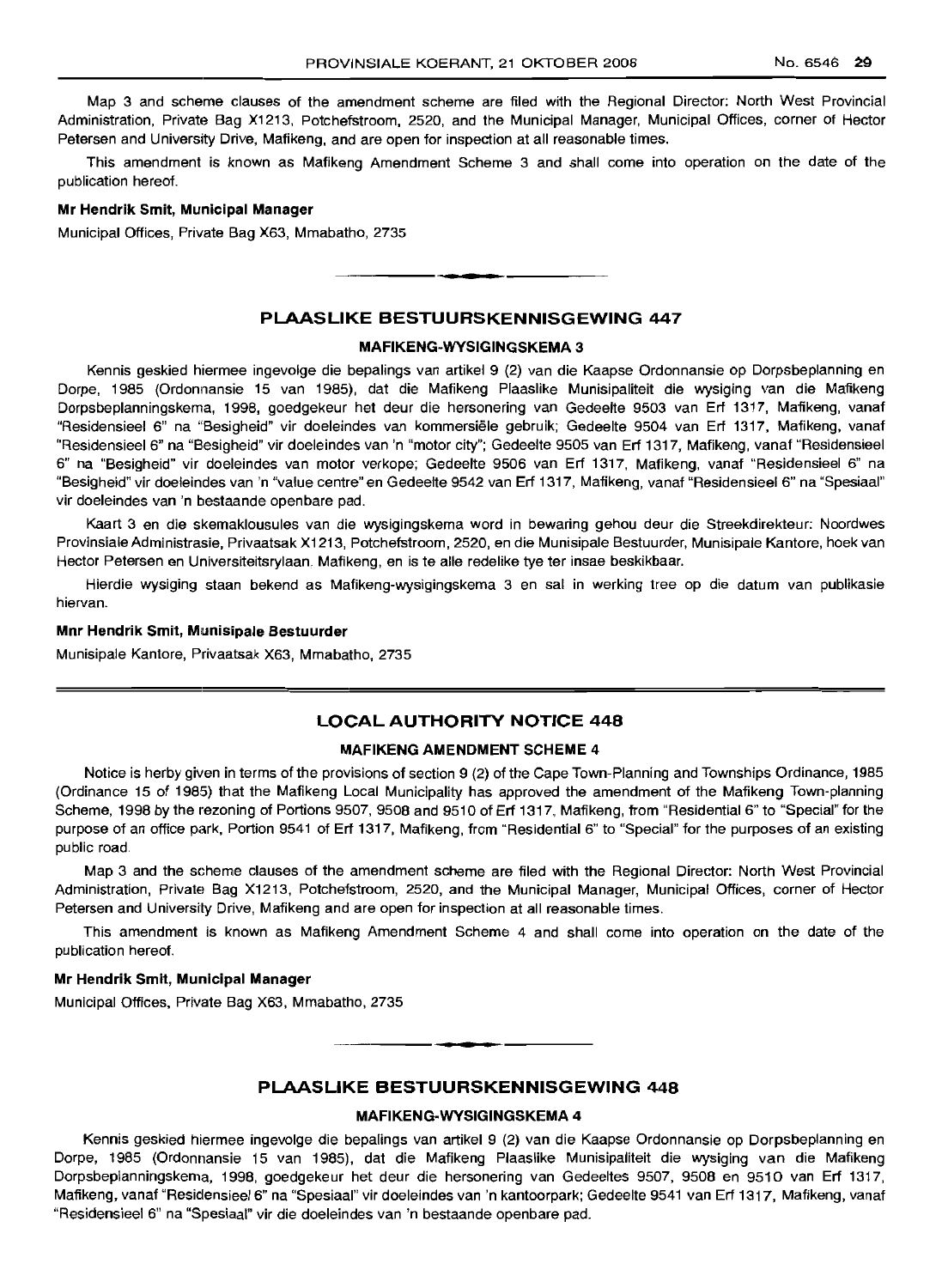Kaart 3 en die skemaklousules van die wysigingskema word in bewaring gehou deur die Streekdirekteur: Noordwes Provinsiale Administrasie, Privaatsak X1213, Potchefstroom, 2520, en die Munisipale Bestuurder, Munisipale Kantore, hoek van Hector Petersen en Universiteitsrylaan, Mafikeng, en is te aile redelike tye ter insae beskikbaar.

Hierdie wysiging staan bekend as Mafikeng-wysigingskema 4 en sal in werking tree op die datum van publikasie hiervan.

### **Mnr Hendrik Smit, Munisipale Bestuurder**

Munisipale Kantore, Privaatsak X63, Mmabatho, 2735

### **LOCAL AUTHORITY NOTICE 449**

### **RUSTENBURG AMENDMENT SCHEME 489**

Notice is hereby given in terms of the provisions of section 57 (1) (a) of the Town-planning and Townships Ordinance, 1986, that the Rustenburg Local Municipality has approved the amendment of the Rustenburg Land Use Management Scheme, 2005, by the rezoning of Portion 2 of Erf 1350, Rustenburg, from "Residential 1" to "Residential 1" with a density of 25 units per hectare.

Map 3 and the scheme clauses of the amendment scheme are filed with the Regional Director, North West Provincial Administration, Private Bag X1213, Potchefstroom, 2520, and the Municipal Manager, Room 620, Municipal Offices, Beyers Naude Drive, Rustenburg, and are open for inspection at all reasonable times.

This amendment is known as Rustenburg Amendment Scheme 489 restricted to Annexure 770 and shall come into operation on the date of the publication hereof.

### **Mr. A. BOSHOFF, Municipal Manager**

Municipal Offices, P.O. Box 16, Rustenburg, 0300

(Notice Number 215/2008)

### **PLAASLIKE BESTUURSKENNISGEWING 449**

.**-.**

#### **RUSTENBURG-WYSIGINGSKEMA 489**

Kennis geskied hiermee ingevolge die bepalings van artikel 57 (1) (a) van die Ordonnansie op Dorpsbeplanning en Dorpe, 1986, dat die Rustenburg Plaaslike Munisipaliteit die wysiging van die Rustenburg Land Use Management Scheme, 2005, goedgekeur het deur die hersonering van Gedeelte 2 van Erf 1350, Rustenburg, vanaf "Residensieel 1" na "ResidensieeI1" met 'n digtheid van 25 eenhede per hektaar.

Kaart 3 en die skemaklousules van die wysigingskema word in bewaring gehou deur die Streekdirekteur, Noordwes Provinsiale Administrasie, Privaatsak X1213, Potchefstroom, 2520, en die Munisipale Bestuurder, Kamer 620, Stadskantore, Beyers Nauderylaan, Rustenburg, en is te aile redelike tye ter insae beskikbaar.

Hierdie wysiging staan bekend as Rustenburg Wysigingskema 489 beperk tot Bylae 770 en sal in werking tree op die datum van publikasie hiervan.

#### **Mnr. A. BOSHOFF, Munisipale Bestuurder**

Munisipale Kantore, Posbus 16, Rustenburg, 0300.

(Kennisgewing No. 215/2008)

### **LOCAL AUTHORITY NOTICE 451**

#### **CITY OF MATLOSANA**

#### **KLERKSDORP AMENDMENT SCHEME 475**

The City of Matlosana hereby in terms of the provisions of section 125 of the Town-planning and Townships Ordinance, 1986 (Ordinance 15 of 1986), declares that it has approved an amendment scheme being an amendment of the Klerksdorp Land Use Management Scheme, 2005, comprising the same land as included in the Township of Flamwood Extension 30.

Map 3 and the scheme clauses of the amendment scheme are filed with the Acting Manager, Department Developmental Local Government and Housing and the Municipal Manager, City of Matlosana and are open to inspection during normal office hours.